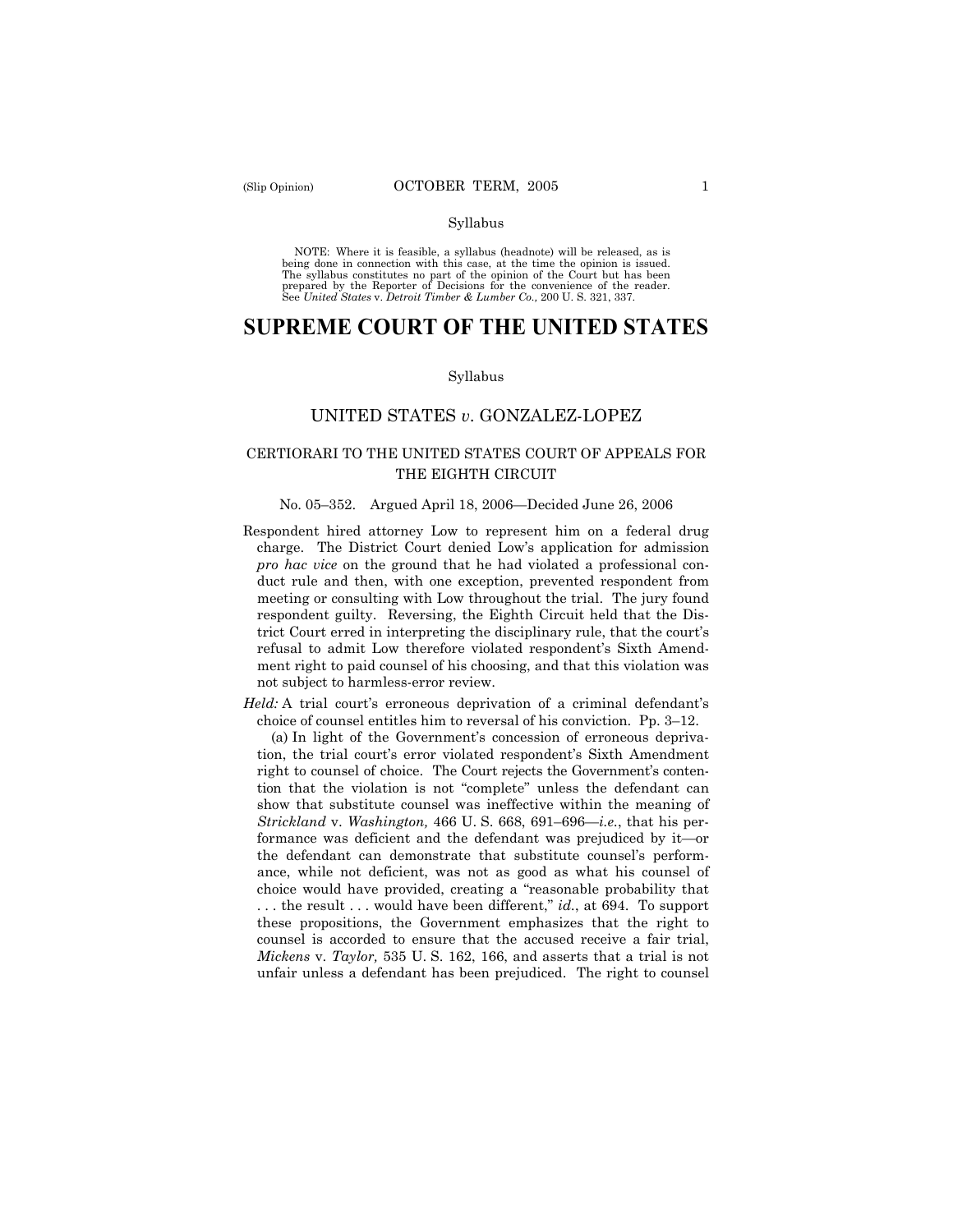#### Syllabus

of choice, however, commands not that a trial be fair, but that a particular guarantee of fairness be provided—to wit, that the accused be defended by the counsel he believes to be best. Cf. *Crawford* v. *Washington*, 541 U. S. 36, 61. That right was violated here; no additional showing of prejudice is required to make the violation "complete." Pp. 3–7.

(b) The Sixth Amendment violation is not subject to harmless-error analysis. Erroneous deprivation of the right to counsel of choice, "with consequences that are necessarily unquantifiable and indeterminate, unquestionably qualifies as 'structural error.'" Sullivan v. *Louisiana,* 508 U. S. 275, 282. It "def[ies] analysis by 'harmless error' standards" because it "affec[ts] the framework within which the trial proceeds" and is not "simply an error in the trial process itself." *Arizona* v. *Fulminante,* 499 U. S. 279, 309–310. Different attorneys will pursue different strategies with regard to myriad trial matters, and the choice of attorney will affect whether and on what terms the defendant cooperates with the prosecution, plea bargains, or decides to go to trial. It is impossible to know what different choices the rejected counsel would have made, and then to quantify the impact of those different choices on the outcome of the proceedings. This inquiry is not comparable to that required to show that a counsel's deficient performance prejudiced a defendant. Pp. 8–11.

(c) Nothing in the Court's opinion casts any doubt or places any qualification upon its previous holdings limiting the right to counsel of choice and recognizing trial courts' authority to establish criteria for admitting lawyers to argue before them. However broad a trial court's discretion may be, this Court accepts the Government's concession that the District Court erred. Pp. 11–12.

399 F. 3d 924, affirmed and remanded.

SCALIA, J., delivered the opinion of the Court, in which STEVENS, SOUTER, GINSBURG, and BREYER, JJ., joined. ALITO, J., filed a dissenting opinion, in which ROBERTS, C. J., and KENNEDY and THOMAS, JJ., joined.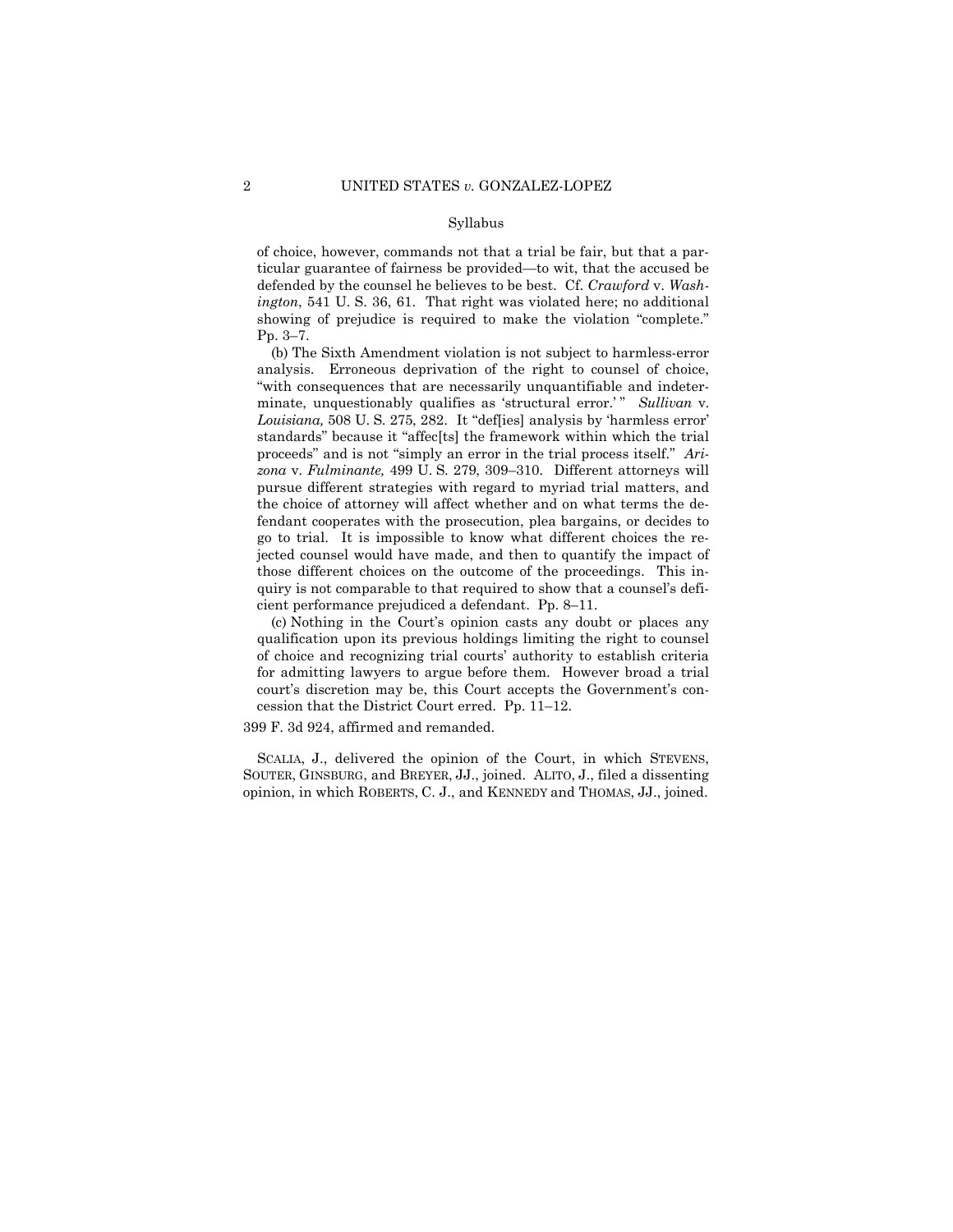NOTICE: This opinion is subject to formal revision before publication in the preliminary print of the United States Reports. Readers are requested to notify the Reporter of Decisions, Supreme Court of the United States, Washington, D. C. 20543, of any typographical or other formal errors, in order that corrections may be made before the preliminary print goes to press.

# $\frac{1}{2}$  , where  $\frac{1}{2}$ **SUPREME COURT OF THE UNITED STATES**

### $\mathcal{L}=\mathcal{L}$ No. 05–352

# UNITED STATES, PETITIONER *v.* CUAUHTEMOC GONZALEZ-LOPEZ

# ON WRIT OF CERTIORARI TO THE UNITED STATES COURT OF APPEALS FOR THE EIGHTH CIRCUIT

### [June 26, 2006]

# JUSTICE SCALIA delivered the opinion of the Court.

We must decide whether a trial court's erroneous deprivation of a criminal defendant's choice of counsel entitles him to a reversal of his conviction.

# I

Respondent Cuauhtemoc Gonzalez-Lopez was charged in the Eastern District of Missouri with conspiracy to distribute more than 100 kilograms of marijuana. His family hired attorney John Fahle to represent him. After the arraignment, respondent called a California attorney, Joseph Low, to discuss whether Low would represent him, either in addition to or instead of Fahle. Low flew from California to meet with respondent, who hired him.

Some time later, Low and Fahle represented respondent at an evidentiary hearing before a Magistrate Judge. The Magistrate Judge accepted Low's provisional entry of appearance and permitted Low to participate in the hearing on the condition that he immediately file a motion for admission *pro hac vice*. During the hearing, however, the Magistrate Judge revoked the provisional acceptance on the ground that, by passing notes to Fahle, Low had vio-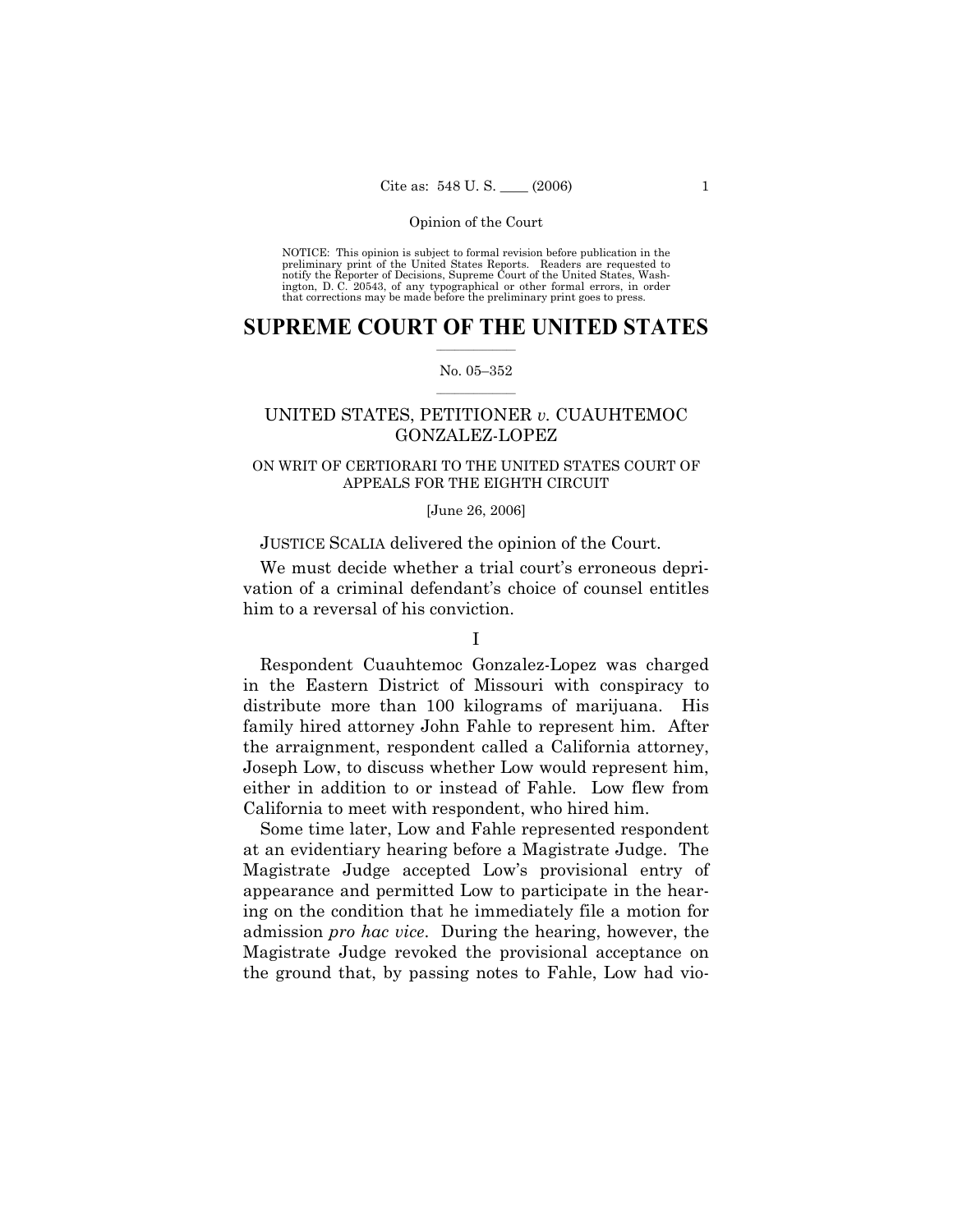lated a court rule restricting the cross-examination of a witness to one counsel.

The following week, respondent informed Fahle that he wanted Low to be his only attorney. Low then filed an application for admission *pro hac vice*. The District Court denied his application without comment. A month later, Low filed a second application, which the District Court again denied without explanation. Low's appeal, in the form of an application for a writ of mandamus, was dismissed by the United States Court of Appeals for the Eighth Circuit.

Fahle filed a motion to withdraw as counsel and for a show-cause hearing to consider sanctions against Low. Fahle asserted that, by contacting respondent while respondent was represented by Fahle, Low violated Mo. Rule of Professional Conduct 4–4.2 (1993), which prohibits a lawyer "[i]n representing a client" from "communicat[ing] about the subject of the representation with a party . . . represented by another lawyer" without that lawyer's consent. Low filed a motion to strike Fahle's motion. The District Court granted Fahle's motion to withdraw and granted a continuance so that respondent could find new representation. Respondent retained a local attorney, Karl Dickhaus, for the trial. The District Court then denied Low's motion to strike and, for the first time, explained that it had denied Low's motions for admission *pro hac vice* primarily because, in a separate case before it, Low had violated Rule 4–4.2 by communicating with a represented party.

The case proceeded to trial, and Dickhaus represented respondent. Low again moved for admission and was again denied. The Court also denied Dickhaus's request to have Low at counsel table with him and ordered Low to sit in the audience and to have no contact with Dickhaus during the proceedings. To enforce the Court's order, a United States Marshal sat between Low and Dickhaus at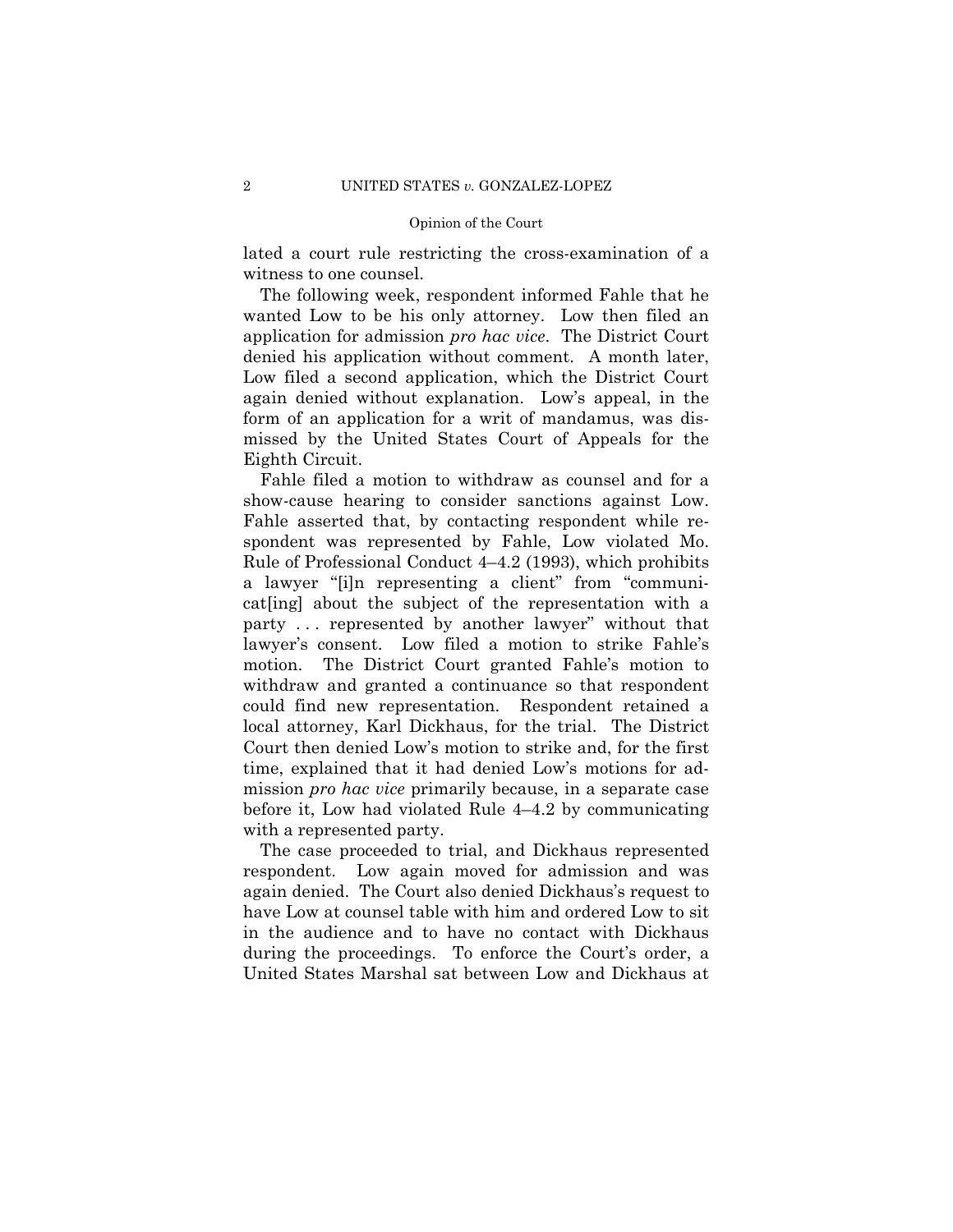trial. Respondent was unable to meet with Low throughout the trial, except for once on the last night. The jury found respondent guilty.

After trial, the District Court granted Fahle's motion for sanctions against Low. It read Rule 4–4.2 to forbid Low's contact with respondent without Fahle's permission. It also reiterated that it had denied Low's motions for admission on the ground that Low had violated the same Rule in a separate matter.

Respondent appealed, and the Eighth Circuit vacated the conviction. 399 F. 3d 924 (2005). The Court first held that the District Court erred in interpreting Rule 4–4.2 to prohibit Low's conduct both in this case and in the separate matter on which the District Court based its denials of his admission motions. The District Court's denials of these motions were therefore erroneous and violated respondent's Sixth Amendment right to paid counsel of his choosing. See *id.*, at 928–932. The Court then concluded that this Sixth Amendment violation was not subject to harmless-error review. See *id.*, at 932–935. We granted certiorari. 546 U. S. \_\_\_ (2006).

# II

The Sixth Amendment provides that "[i]n all criminal prosecutions, the accused shall enjoy the right . . . to have the Assistance of Counsel for his defence." We have previously held that an element of this right is the right of a defendant who does not require appointed counsel to choose who will represent him. See *Wheat* v. *United States,* 486 U. S. 153, 159 (1988). Cf. *Powell* v. *Alabama,*  287 U. S. 45, 53 (1932) ("It is hardly necessary to say that, the right to counsel being conceded, a defendant should be afforded a fair opportunity to secure counsel of his own choice"). The Government here agrees, as it has previously, that "the Sixth Amendment guarantees the defendant the right to be represented by an otherwise qualified attorney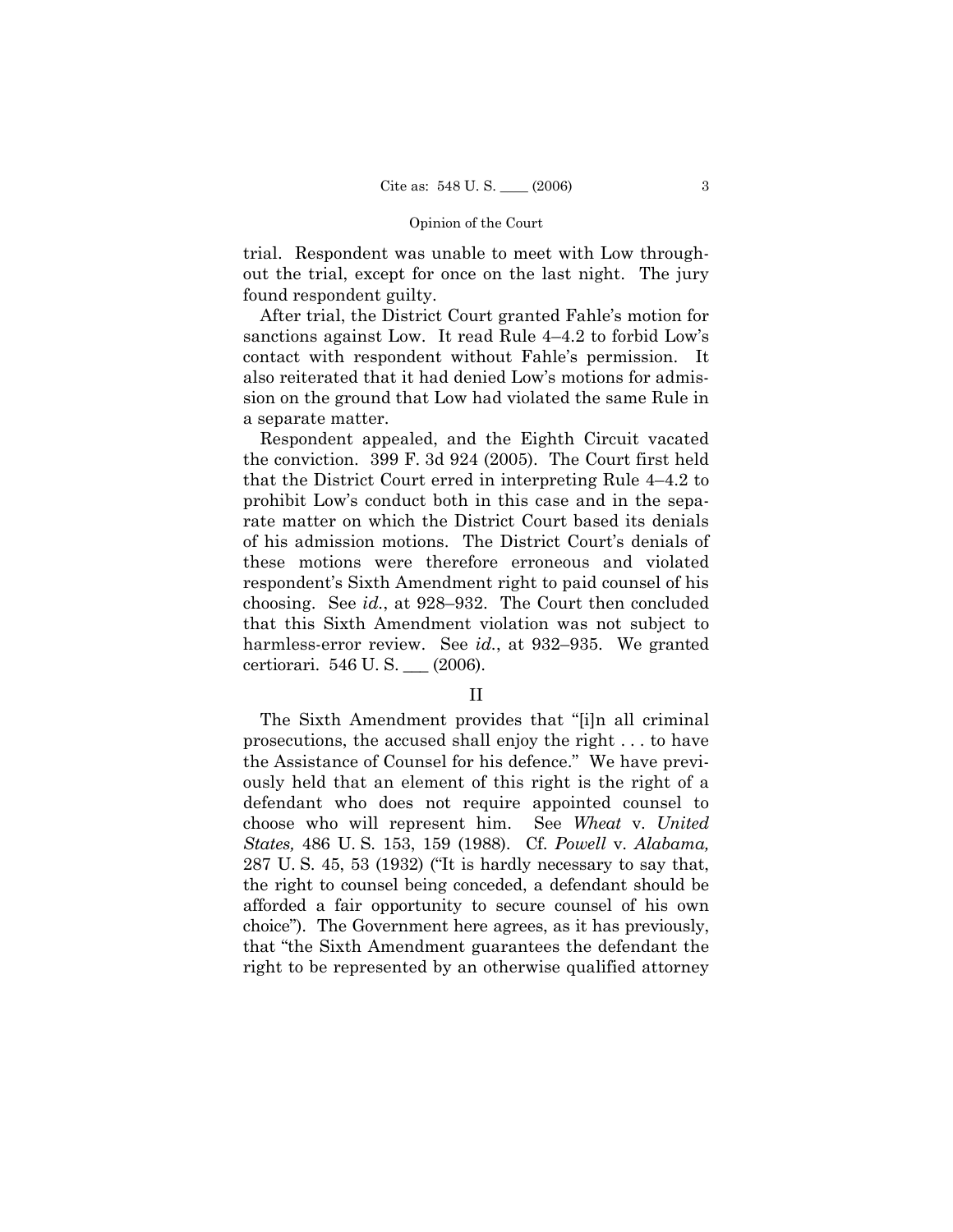whom that defendant can afford to hire, or who is willing to represent the defendant even though he is without funds." *Caplin & Drysdale, Chartered* v. *United States,* 491 U. S. 617, 624–625 (1989). To be sure, the right to counsel of choice "is circumscribed in several important respects." *Wheat*, *supra*, at 159. But the Government does not dispute the Eighth Circuit's conclusion in this case that the District Court erroneously deprived respondent of his counsel of choice.

The Government contends, however, that the Sixth Amendment violation is not "complete" unless the defendant can show that substitute counsel was ineffective within the meaning of *Strickland* v. *Washington,* 466 U. S. 668, 691–696 (1984)—*i.e.*, that substitute counsel's performance was deficient and the defendant was prejudiced by it. In the alternative, the Government contends that the defendant must at least demonstrate that his counsel of choice would have pursued a different strategy that would have created a "reasonable probability that . . . the result of the proceedings would have been different," *id.*, at 694—in other words, that he was prejudiced within the meaning of *Strickland* by the denial of his counsel of choice even if substitute counsel's performance was not constitutionally deficient.1 To support these propositions, the Government points to our prior cases, which note that the right to counsel "has been accorded . . . not for its own

<sup>1</sup>The dissent proposes yet a third standard—viz., that the defendant must show "'an identifiable difference in the quality of representation between the disqualified counsel and the attorney who represents the defendant at trial." Post, at 4 (opinion of ALITO, J.). That proposal suffers from the same infirmities (outlined later in text) that beset the Government's positions. In addition, however, it greatly impairs the clarity of the law. How is a lower-court judge to know what an "identifiable difference" consists of? Whereas the Government at least appeals to *Strickland* and the case law under it, the most the dissent can claim by way of precedential support for its rule is that it is "consistent with" cases that never discussed the issue of prejudice. *Id.*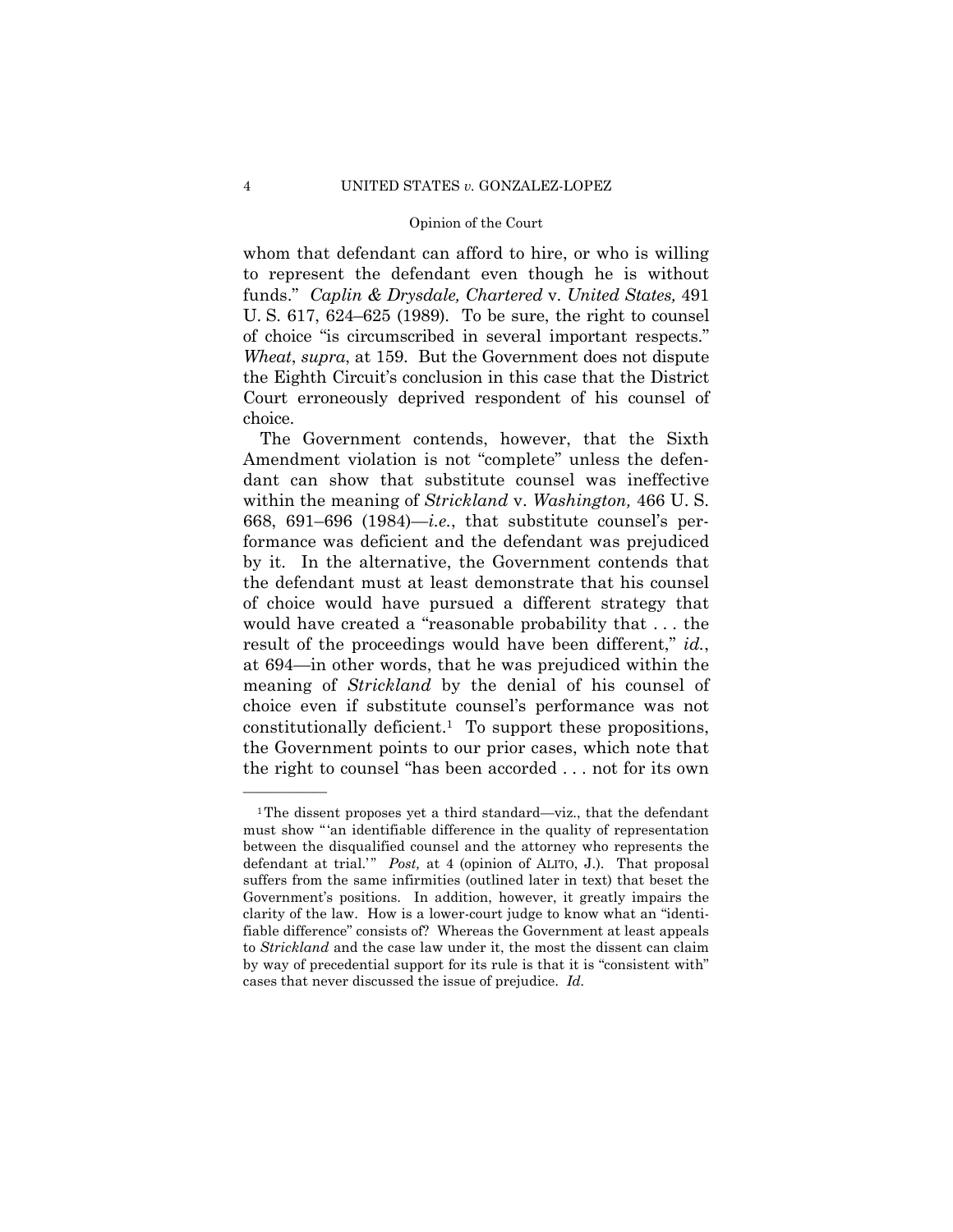sake, but for the effect it has on the ability of the accused to receive a fair trial." *Mickens* v. *Taylor,* 535 U. S. 162, 166 (2002) (internal quotation marks omitted). A trial is not unfair and thus the Sixth Amendment is not violated, the Government reasons, unless a defendant has been prejudiced.

Stated as broadly as this, the Government's argument in effect reads the Sixth Amendment as a more detailed version of the Due Process Clause—and then proceeds to give no effect to the details. It is true enough that the purpose of the rights set forth in that Amendment is to ensure a fair trial; but it does not follow that the rights can be disregarded so long as the trial is, on the whole, fair. What the Government urges upon us here is what was urged upon us (successfully, at one time, see *Ohio* v. *Roberts*, 448 U. S. 56 (1980)) with regard to the Sixth Amendment's right of confrontation—a line of reasoning that "abstracts from the right to its purposes, and then eliminates the right." *Maryland* v. *Craig,* 497 U. S. 836, 862 (1990) (SCALIA, J., dissenting). Since, it was argued, the purpose of the Confrontation Clause was to ensure the reliability of evidence, so long as the testimonial hearsay bore "indicia of reliability," the Confrontation Clause was not violated. See *Roberts, supra,* at 65–66. We rejected that argument (and our prior cases that had accepted it) in *Crawford* v. *Washington*, 541 U. S. 36 (2004), saying that the Confrontation Clause "commands, not that evidence be reliable, but that reliability be assessed in a particular manner: by testing in the crucible of cross-examination." *Id.,* at 61.

So also with the Sixth Amendment right to counsel of choice. It commands, not that a trial be fair, but that a particular guarantee of fairness be provided—to wit, that the accused be defended by the counsel he believes to be best. "The Constitution guarantees a fair trial through the Due Process Clauses, but it defines the basic elements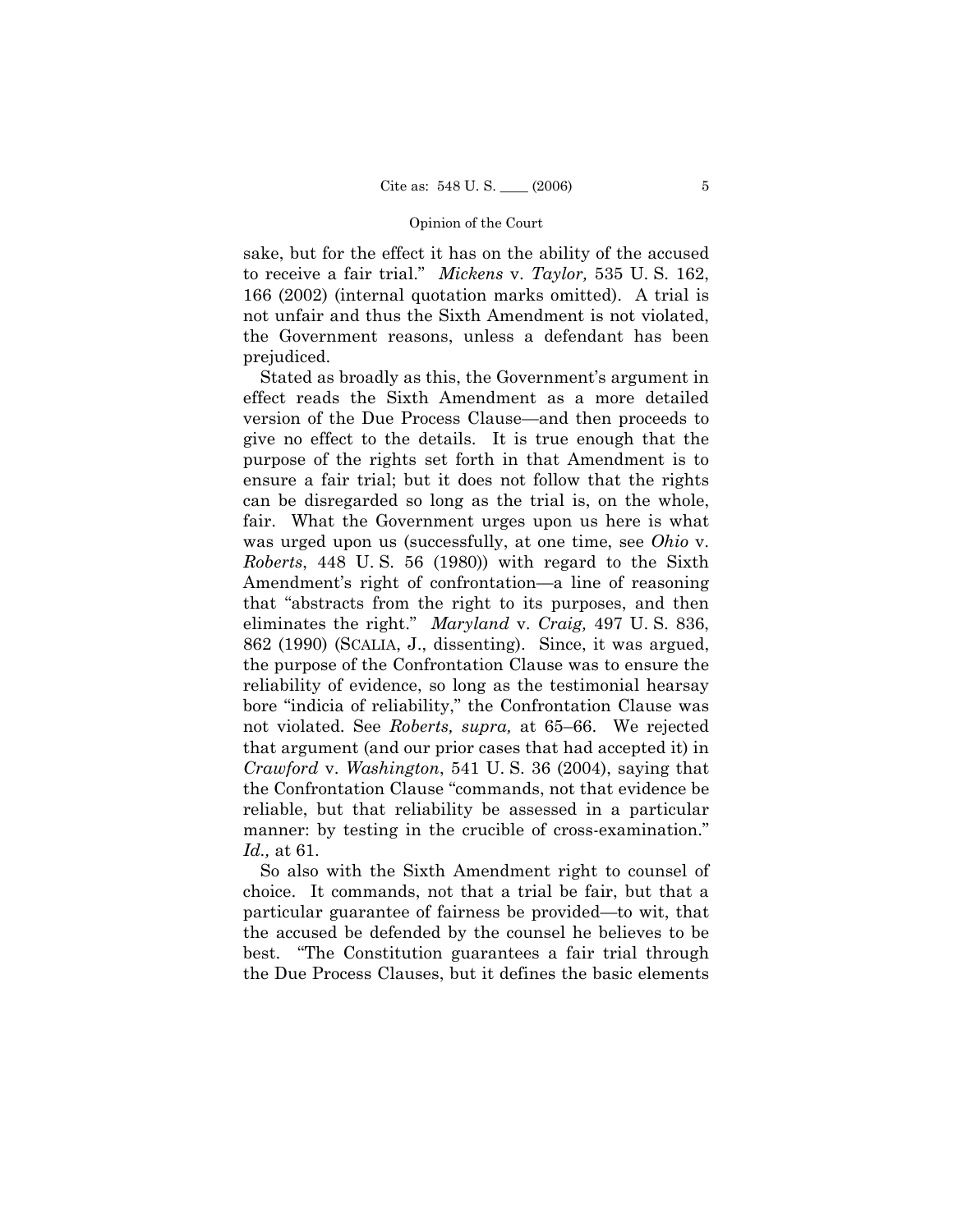of a fair trial largely through the several provisions of the Sixth Amendment, including the Counsel Clause." *Strickland, supra,* at 684–685. In sum, the right at stake here is the right to counsel of choice, not the right to a fair trial; and that right was violated because the deprivation of counsel was erroneous. No additional showing of prejudice is required to make the violation "complete."2

The cases the Government relies on involve the right to the effective assistance of counsel, the violation of which generally requires a defendant to establish prejudice. See, *e.g., Strickland, supra,* at 694; *Mickens*, *supra,* at 166; *United States* v. *Cronic*, 466 U. S. 648 (1984). The earliest case generally cited for the proposition that "the right to counsel is the right to the effective assistance of counsel," *McMann* v. *Richardson*, 397 U. S. 759, 771, n. 14 (1970), was based on the Due Process Clause rather than on the Sixth Amendment, see *Powell,* 287 U. S., at 57 (cited in *e.g., McMann, supra,* at 771, n. 14). And even our recognition of the right to effective counsel within the Sixth Amendment was a consequence of our perception that representation by counsel "is critical to the ability of the adversarial system to produce just results." *Strickland*, *supra,* at 685. Having derived the right to effective representation from the purpose of ensuring a fair trial, we have, logically enough, also derived the limits of that right from that same purpose. See *Mickens, supra,* at 166. The

<sup>2</sup>The dissent resists giving effect to our cases' recognition, and the Government's concession, that a defendant has a right to be defended by counsel of his choosing. It argues that because the Sixth Amendment guarantees the right to the "assistance of counsel," it is not violated unless "the erroneous disqualification of a defendant's counsel of choice . . . impair[s] the assistance that a defendant receives at trial." *Post,* at 1–2 (opinion of ALITO, J.). But if our cases (and the Government's concession) mean anything, it is that the Sixth Amendment is violated when the erroneous disqualification of counsel "impair[s] the assistance that a defendant receives at trial *[from the counsel that he chose]."*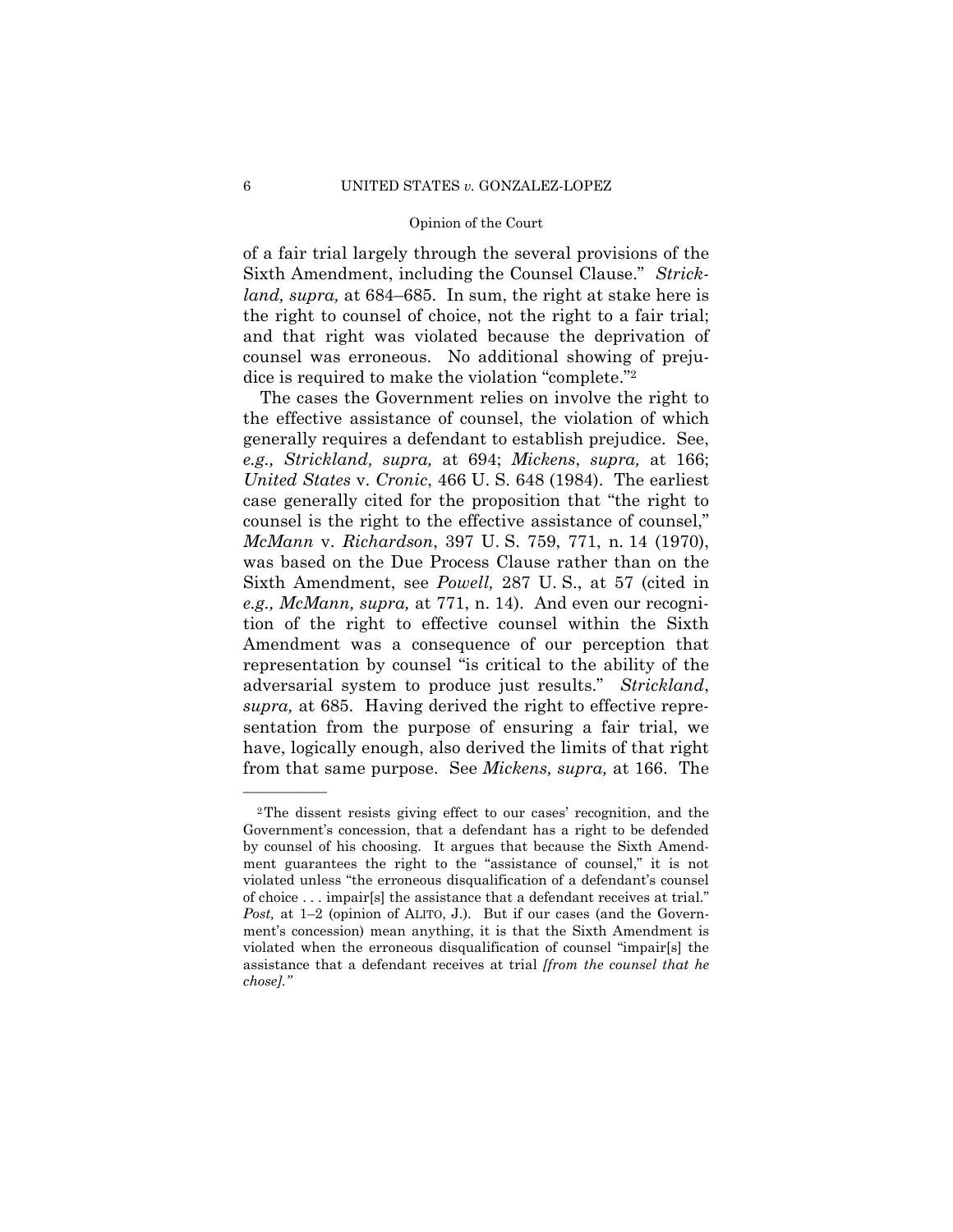requirement that a defendant show prejudice in effective representation cases arises from the very nature of the specific element of the right to counsel at issue there *effective* (not mistake-free) representation. Counsel cannot be "ineffective" unless his mistakes have harmed the defense (or, at least, unless it is reasonably likely that they have). Thus, a violation of the Sixth Amendment right to *effective* representation is not "complete" until the defendant is prejudiced. See *Strickland*, *supra*, at 685.

The right to select counsel of one's choice, by contrast, has never been derived from the Sixth Amendment's purpose of ensuring a fair trial.3 It has been regarded as the root meaning of the constitutional guarantee. See *Wheat,* 486 U. S., at 159; *Andersen* v. *Treat*, 172 U. S. 24 (1898). See generally W. Beaney, The Right to Counsel in American Courts 18–24, 27–33 (1955). Cf. *Powell*, *supra,* at 53. Where the right to be assisted by counsel of one's choice is wrongly denied, therefore, it is unnecessary to conduct an ineffectiveness or prejudice inquiry to establish a Sixth Amendment violation. Deprivation of the right is "complete" when the defendant is erroneously prevented from being represented by the lawyer he wants, regardless of the quality of the representation he received. To argue otherwise is to confuse the right to counsel of choice which is the right to a particular lawyer regardless of comparative effectiveness—with the right to effective counsel—which imposes a baseline requirement of competence on whatever lawyer is chosen or appointed.

<sup>3</sup> In *Wheat* v. *United States,* 486 U. S. 153 (1988), where we formulated the right to counsel of choice and discussed some of the limitations upon it, we took note of the overarching purpose of fair trial in holding that the trial court has discretion to disallow a first choice of counsel that would create serious risk of conflict of interest. *Id.,* at 159. It is one thing to conclude that the right to counsel of choice may be limited by the need for fair trial, but quite another to say that the right does not exist unless its denial renders the trial unfair.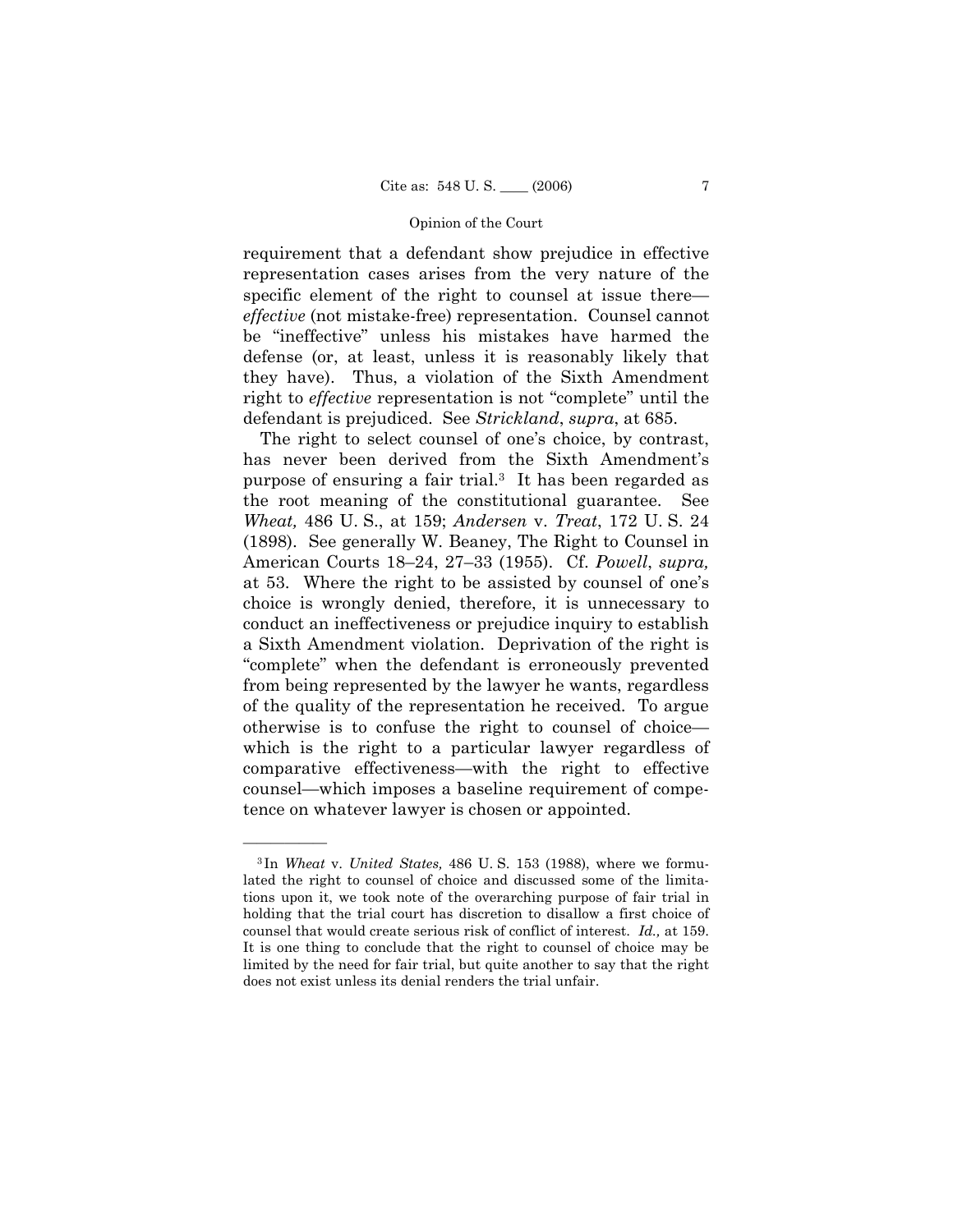# III

Having concluded, in light of the Government's concession of erroneous deprivation, that the trial court violated respondent's Sixth Amendment right to counsel of choice, we must consider whether this error is subject to review for harmlessness. In *Arizona* v. *Fulminante*, 499 U. S. 279 (1991), we divided constitutional errors into two classes. The first we called "trial error," because the errors "occurred during presentation of the case to the jury" and their effect may "be quantitatively assessed in the context of other evidence presented in order to determine whether [they were] harmless beyond a reasonable doubt." *Id.*, at 307–308 (internal quotation marks omitted). These include "most constitutional errors." *Id.*, at 306. The second class of constitutional error we called "structural defects." These "defy analysis by 'harmless-error' standards" because they "affec[t] the framework within which the trial proceeds," and are not "simply an error in the trial process itself." *Id.*, at 309–310.4 See also *Neder* v. *United States*,

<sup>4</sup> The dissent criticizes us for our trial error/structural defect dichotomy, asserting that *Fulminante* never said that "trial errors are the *only* sorts of errors amenable to harmless-error review, or that *all*  errors affecting the framework within which the trial proceeds are structural," *post,* at 8 (opinion of ALITO, J.) (internal quotation marks and citation omitted). Although it is hard to read that case as doing anything other than dividing constitutional error into two comprehensive categories, our ensuing analysis in fact relies neither upon such comprehensiveness nor upon trial error as the touchstone for the availability of harmless-error review. Rather, here, as we have done in the past, we rest our conclusion of structural error upon the difficulty of assessing the effect of the error. See *Waller* v. *Georgia,* 467 U. S. 39, 49, n. 9 (1984) (violation of the public-trial guarantee is not subject to harmlessness review because "the benefits of a public trial are frequently intangible, difficult to prove, or a matter of chance"); *Vasquez* v. *Hillery,* 474 U. S. 254, 263 (1986) ("[W]hen a petit jury has been selected upon improper criteria or has been exposed to prejudicial publicity, we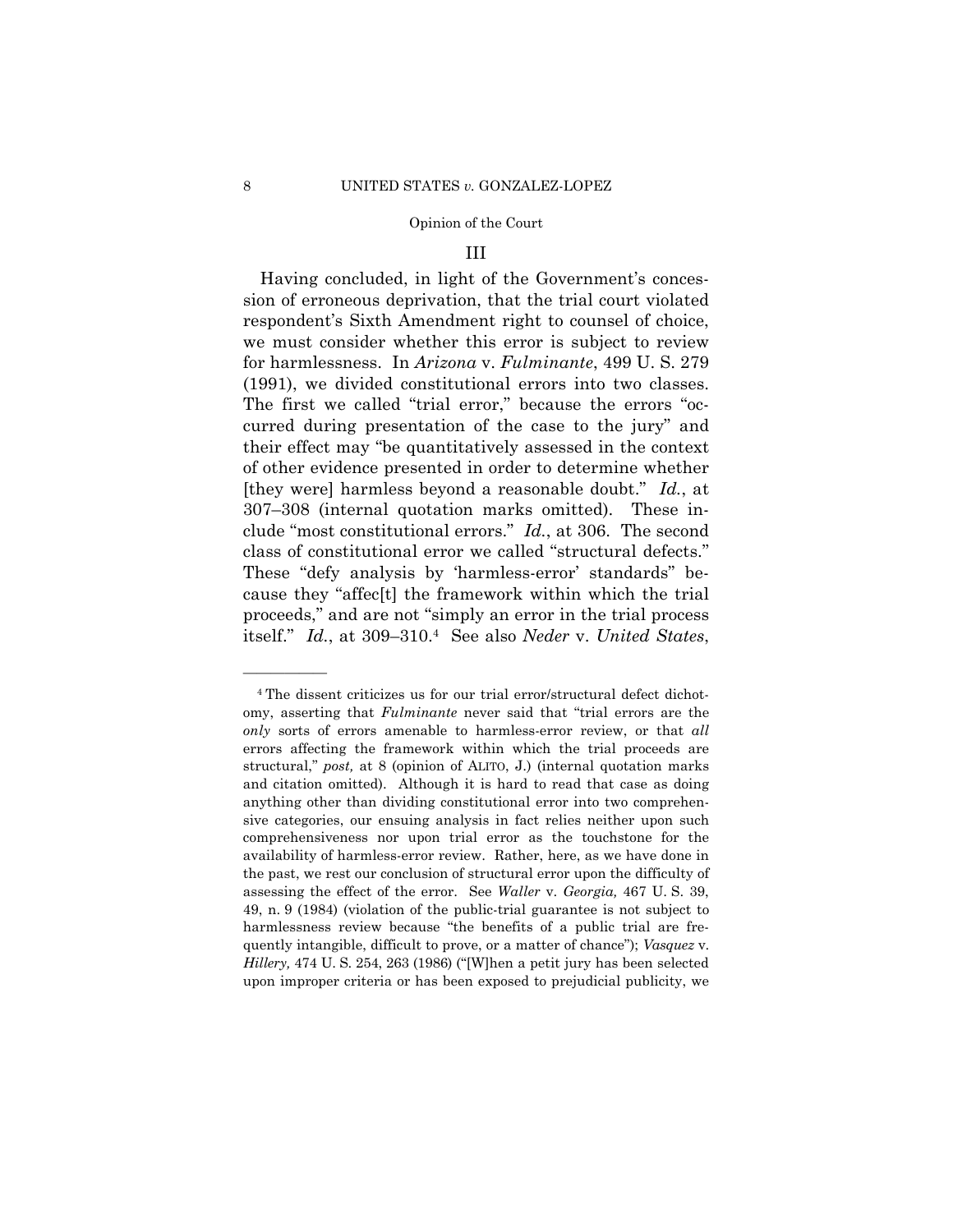527 U. S. 1, 7–9 (1999). Such errors include the denial of counsel, see *Gideon* v. *Wainwright,* 372 U. S. 335 (1963), the denial of the right of self-representation, see *McKaskle*  v. *Wiggins*, 465 U. S. 168, 177–178, n. 8 (1984), the denial of the right to public trial, see *Waller* v. *Georgia,* 467 U. S. 39, 49, n. 9 (1984), and the denial of the right to trial by jury by the giving of a defective reasonable-doubt instruction, see *Sullivan* v. *Louisiana,* 508 U. S. 275 (1993).

We have little trouble concluding that erroneous deprivation of the right to counsel of choice, "with consequences that are necessarily unquantifiable and indeterminate, unquestionably qualifies as 'structural error.'" *Id.*, at 282. Different attorneys will pursue different strategies with regard to investigation and discovery, development of the theory of defense, selection of the jury, presentation of the witnesses, and style of witness examination and jury argument. And the choice of attorney will affect whether and on what terms the defendant cooperates with the prosecution, plea bargains, or decides instead to go to trial. In light of these myriad aspects of representation, the erroneous denial of counsel bears directly on the "framework within which the trial proceeds," *Fulminante*, *supra,* 

have required reversal of the conviction because the effect of the violation cannot be ascertained"). The dissent would use "fundamental unfairness" as the sole criterion of structural error, and cites a case in which that was the determining factor, see *Neder* v. *United States*, 527 U. S. 1, 9 (1999) (quoted by the dissent, *post,* at 6). But this has not been the only criterion we have used. In addition to the above cases using difficulty of assessment as the test, we have also relied on the irrelevance of harmlessness, see *McKaskle* v. *Wiggins,* 465 U. S. 168, 177, n. 8 (1984) ("Since the right to self-representation is a right that when exercised usually increases the likelihood of a trial outcome unfavorable to the defendant, its denial is not amenable to 'harmless error' analysis"). Thus, it is the dissent that creates a single, inflexible criterion, inconsistent with the reasoning of our precedents, when it asserts that *only* those errors that *always* or *necessarily* render a trial fundamentally unfair and unreliable are structural, *post,* at 8.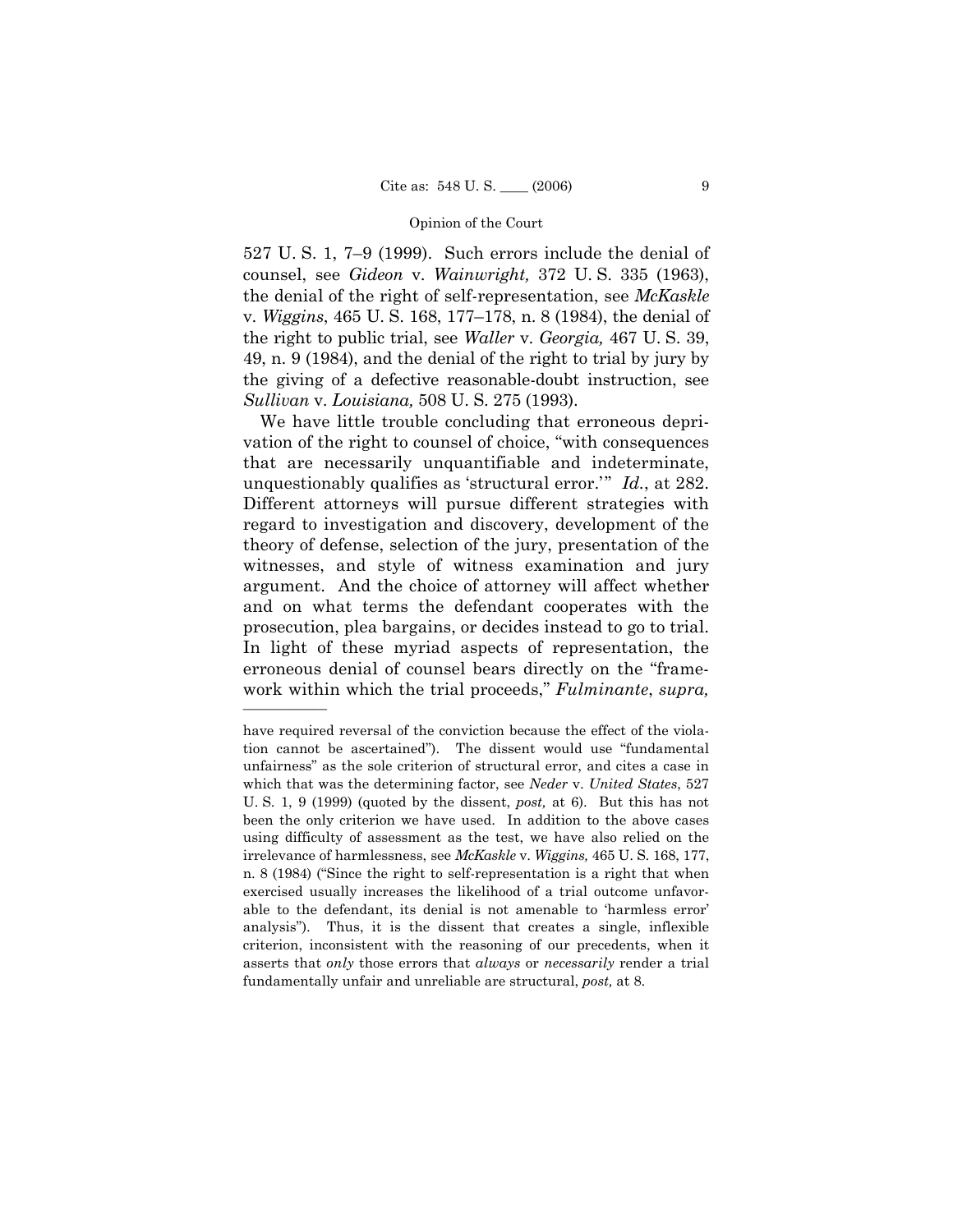at 310—or indeed on whether it proceeds at all. It is impossible to know what different choices the rejected counsel would have made, and then to quantify the impact of those different choices on the outcome of the proceedings. Many counseled decisions, including those involving plea bargains and cooperation with the government, do not even concern the conduct of the trial at all. Harmlesserror analysis in such a context would be a speculative inquiry into what might have occurred in an alternate universe.

The Government acknowledges that the deprivation of choice of counsel pervades the entire trial, but points out that counsel's ineffectiveness may also do so and yet we do not allow reversal of a conviction for that reason without a showing of prejudice. But the requirement of showing prejudice in ineffectiveness claims stems from the very definition of the right at issue; it is not a matter of showing that the violation was harmless, but of showing that a violation of the right to effective representation *occurred*. A choice-of-counsel violation occurs *whenever* the defendant's choice is wrongfully denied. Moreover, if and when counsel's ineffectiveness "pervades" a trial, it does so (to the extent we can detect it) through identifiable mistakes. We can assess how those mistakes affected the outcome. To determine the effect of wrongful denial of choice of counsel, however, we would not be looking for mistakes committed by the actual counsel, but for differences in the defense that would have been made by the rejected counsel—in matters ranging from questions asked on *voir dire*  and cross-examination to such intangibles as argument style and relationship with the prosecutors. We would have to speculate upon what matters the rejected counsel would have handled differently—or indeed, would have handled the same but with the benefit of a more jurypleasing courtroom style or a longstanding relationship of trust with the prosecutors. And then we would have to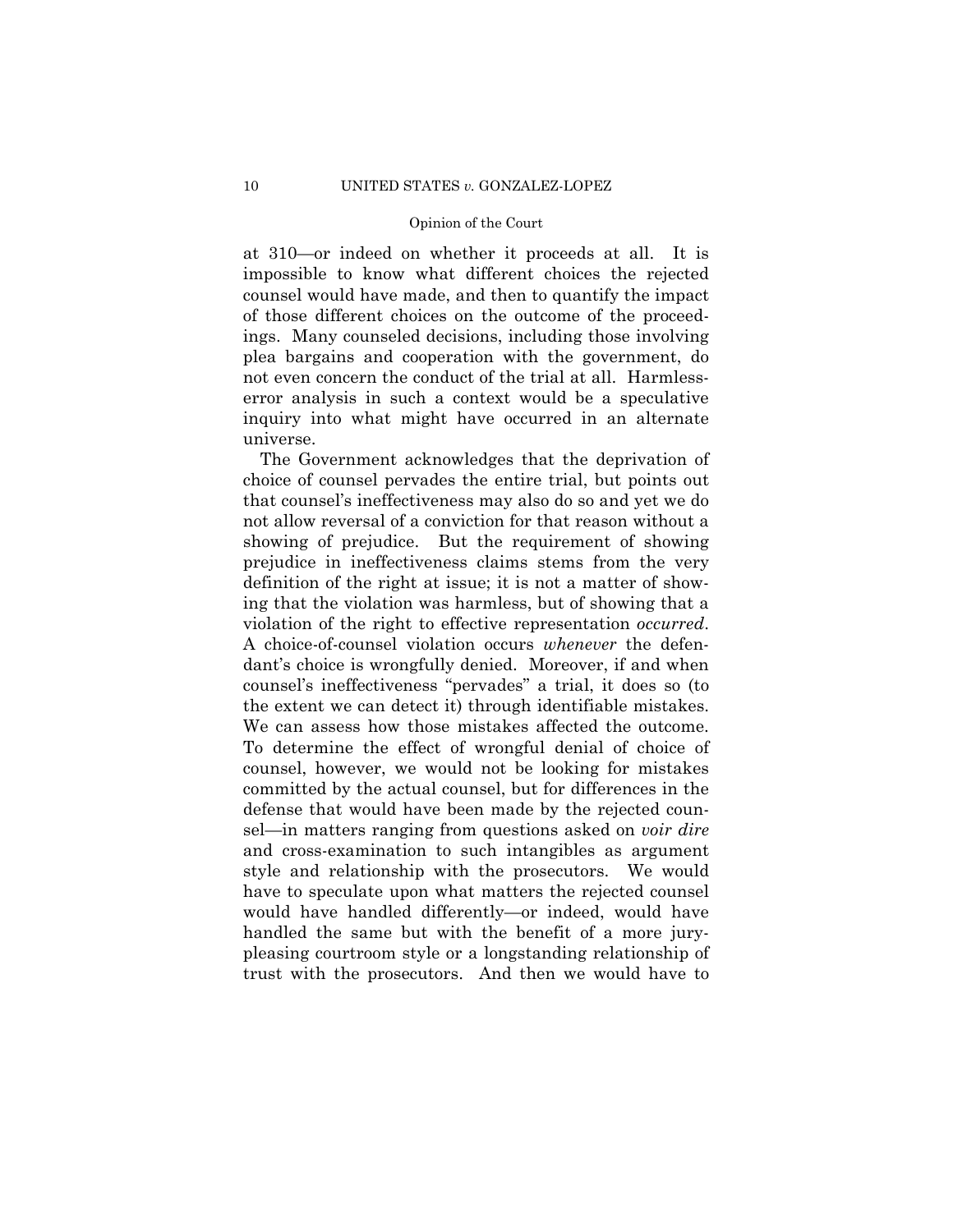speculate upon what effect those different choices or different intangibles might have had. The difficulties of conducting the two assessments of prejudice are not remotely comparable.5

### IV

Nothing we have said today casts any doubt or places any qualification upon our previous holdings that limit the right to counsel of choice and recognize the authority of trial courts to establish criteria for admitting lawyers to argue before them. As the dissent too discusses, *post,* at 3, the right to counsel of choice does not extend to defendants who require counsel to be appointed for them. See *Wheat,*  486 U. S., at 159; *Caplin & Drysdale*, 491 U. S., at 624, 626. Nor may a defendant insist on representation by a person who is not a member of the bar, or demand that a court honor his waiver of conflict-free representation. See *Wheat*, 486 U. S., at 159–160. We have recognized a trial court's wide latitude in balancing the right to counsel of choice against the needs of fairness, *id.*, at 163–164, and against the demands of its calendar, *Morris* v. *Slappy*, 461 U. S. 1, 11–12 (1983). The court has, moreover, an "independent interest in ensuring that criminal trials are conducted within the ethical standards of the profession and

<sup>&</sup>lt;sup>5</sup>In its discussion of the analysis that would be required to conduct harmless-error review, the dissent focuses on which counsel was "better." See *post,* at 7–8 (opinion of ALITO, J.). This focus has the effect of making the analysis look achievable, but it is fundamentally inconsistent with the principle (which the dissent purports to accept for the sake of argument) that the Sixth Amendment can be violated without a showing of harm to the quality of representation. Cf. *McKaskle, supra,* at 177, n. 8. By framing its inquiry in these terms and expressing indignation at the thought that a defendant may receive a new trial when his actual counsel was at least as effective as the one he wanted, the dissent betrays its misunderstanding of the nature of the right to counsel of choice and its confusion of this right with the right to effective assistance of counsel.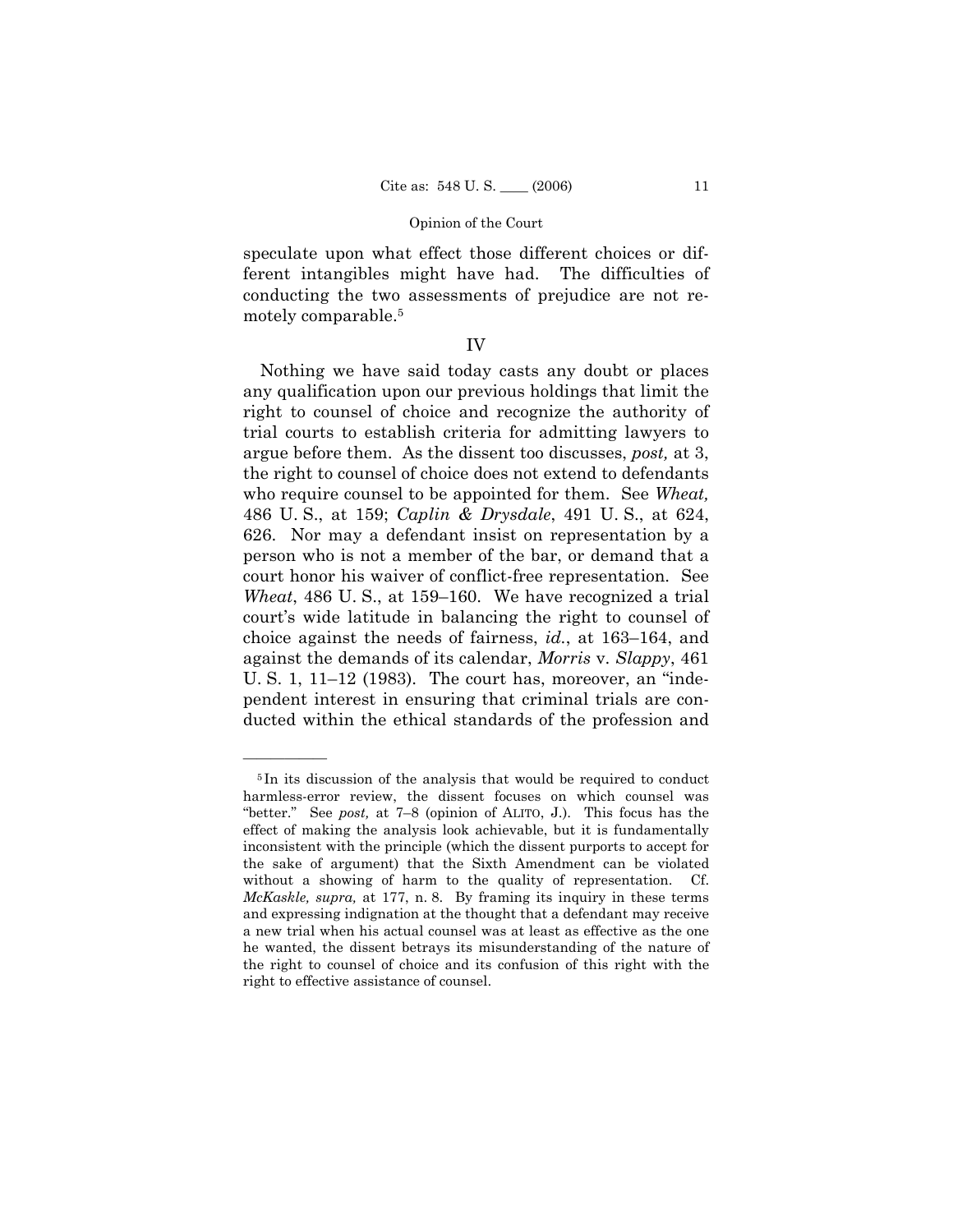that legal proceedings appear fair to all who observe them." *Wheat*, *supra,* at 160. None of these limitations on the right to choose one's counsel is relevant here. This is not a case about a court's power to enforce rules or adhere to practices that determine which attorneys may appear before it, or to make scheduling and other decisions that effectively exclude a defendant's first choice of counsel. However broad a court's discretion may be, the Government has conceded that the District Court here erred when it denied respondent his choice of counsel. Accepting that premise, we hold that the error violated respondent's Sixth Amendment right to counsel of choice and that this violation is not subject to harmless-error analysis.

\* \* \*

The judgment of the Court of Appeals is affirmed, and the case is remanded for further proceedings consistent with this opinion.

*It is so ordered.*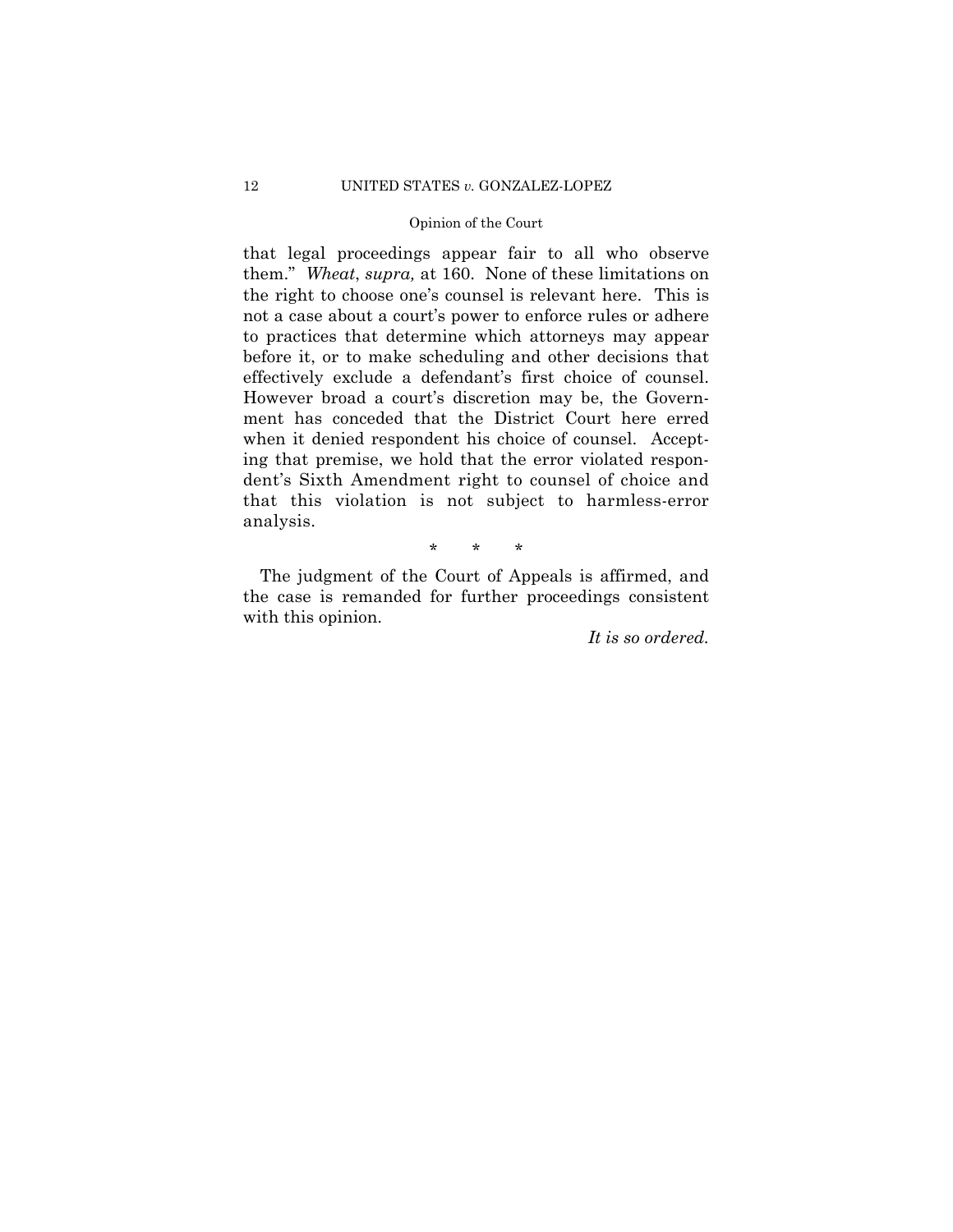# $\frac{1}{2}$  , where  $\frac{1}{2}$ **SUPREME COURT OF THE UNITED STATES**

# $\mathcal{L}=\mathcal{L}$ No. 05–352

# UNITED STATES, PETITIONER *v.* CUAUHTEMOC GONZALEZ-LOPEZ

# ON WRIT OF CERTIORARI TO THE UNITED STATES COURT OF APPEALS FOR THE EIGHTH CIRCUIT

[June 26, 2006]

JUSTICE ALITO, with whom THE CHIEF JUSTICE, JUSTICE KENNEDY, and JUSTICE THOMAS join, dissenting.

I disagree with the Court's conclusion that a criminal conviction must automatically be reversed whenever a trial court errs in applying its rules regarding *pro hac vice* admissions and as a result prevents a defendant from being represented at trial by the defendant's first-choice attorney. Instead, a defendant should be required to make at least *some* showing that the trial court's erroneous ruling adversely affected the quality of assistance that the defendant received. In my view, the majority's contrary holding is based on an incorrect interpretation of the Sixth Amendment and a misapplication of harmless-error principles. I respectfully dissent.

I

The majority makes a subtle but important mistake at the outset in its characterization of what the Sixth Amendment guarantees. The majority states that the Sixth Amendment protects "the right of a defendant who does not require appointed counsel to choose who will represent him." *Ante*, at 3. What the Sixth Amendment actually protects, however, is the right to have *the assistance* that the defendant's counsel of choice is able to provide. It follows that if the erroneous disqualification of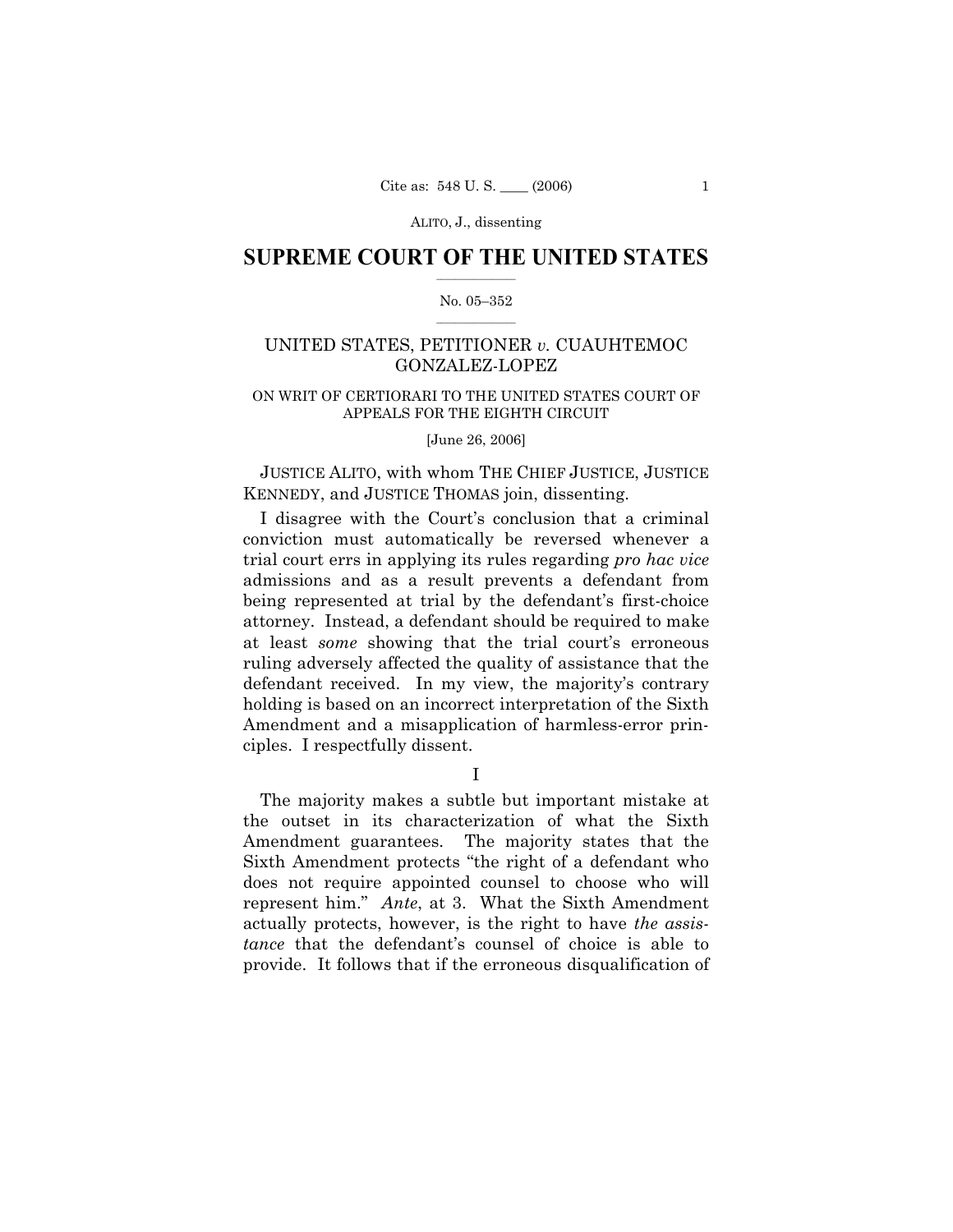a defendant's counsel of choice does not impair the assistance that a defendant receives at trial, there is no violation of the Sixth Amendment.1

The language of the Sixth Amendment supports this interpretation. The Assistance of Counsel Clause focuses on what a defendant is entitled to receive ("Assistance"), rather than on the identity of the provider. The background of the adoption of the Sixth Amendment points in the same direction. The specific evil against which the Assistance of Counsel Clause was aimed was the English common-law rule severely limiting a felony defendant's ability to be assisted by counsel. *United States* v. *Ash*, 413 U. S. 300, 306 (1973). "[T]he core purpose of the counsel guarantee was to assure 'Assistance' at trial," *id.*, at 309, and thereby "to assure fairness in the adversary criminal process," *United States* v. *Morrison*, 449 U. S. 361, 364 (1981). It was not "the essential aim of the Amendment . . . to ensure that a defendant will inexorably be represented by the lawyer whom he prefers." *Wheat* v. *United States*, 486 U. S. 153, 159 (1988); cf. *Morris* v. *Slappy*, 461 U. S. 1, 14 (1983) ("[W]e reject the claim that the Sixth Amendment guarantees a 'meaningful relationship' between an accused and his counsel").

There is no doubt, of course, that the right "to have the Assistance of Counsel" carries with it a limited right to be represented by counsel of choice. At the time of the adoption of the Bill of Rights, when the availability of appointed counsel was generally limited, $\alpha$  that is how the

<sup>&</sup>lt;sup>1</sup>This view is consistent with the Government's concession that "[t]he Sixth Amendment . . . encompasses a non-indigent defendant's right to select counsel who will represent him in a criminal prosecution," Brief for United States 11, though this right is "circumscribed in several important respects," *id.*, at 12 (citation and internal quotation marks omitted).

<sup>&</sup>lt;sup>2</sup>See Act of Apr. 30, 1790, ch. 9,  $\S 29$ , 1 Stat. 118 (providing for appointment of counsel in capital cases); *Betts* v. *Brady*, 316 U. S. 455,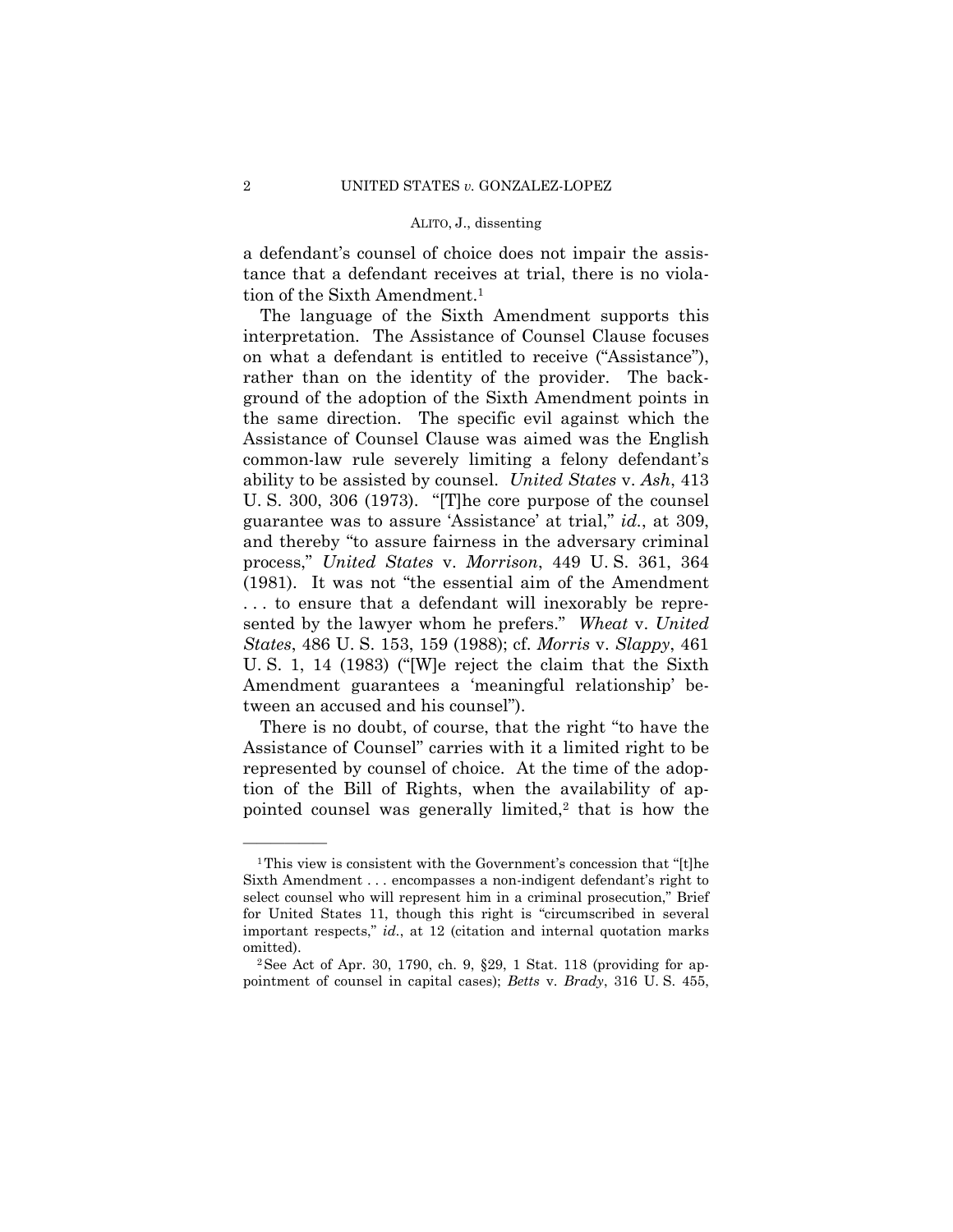right inevitably played out: A defendant's right to have the assistance of counsel necessarily meant the right to have the assistance of whatever counsel the defendant was able to secure. But from the beginning, the right to counsel of choice has been circumscribed.

For one thing, a defendant's choice of counsel has always been restricted by the rules governing admission to practice before the court in question. The Judiciary Act of 1789 made this clear, providing that parties "in all the courts of the United States" had the right to "the assistance of such counsel or attorneys at law as by the rules of the said courts respectively shall be permitted to manage and conduct cases therein." Ch. 20, §35, 1 Stat. 92. Therefore, if a defendant's first-choice attorney was not eligible to appear under the rules of a particular court, the defendant had no right to be represented by that attorney. Indeed, if a defendant's top 10 or top 25 choices were all attorneys who were not eligible to appear in the court in question, the defendant had no right to be represented by any of them. Today, rules governing admission to practice before particular courts continue to limit the ability of a criminal defendant to be represented by counsel of choice. See *Wheat,* 486 U. S., at 159.

The right to counsel of choice is also limited by conflictof-interest rules. Even if a defendant is aware that his or her attorney of choice has a conflict, and even if the defendant is eager to waive any objection, the defendant has no constitutional right to be represented by that attorney. See *id.*, at 159–160.

Similarly, the right to be represented by counsel of choice can be limited by mundane case-management considerations. If a trial judge schedules a trial to begin on a particular date and defendant's counsel of choice is already committed for other trials until some time thereaf-

<sup>467,</sup> n. 20 (1942) (surveying state statutes).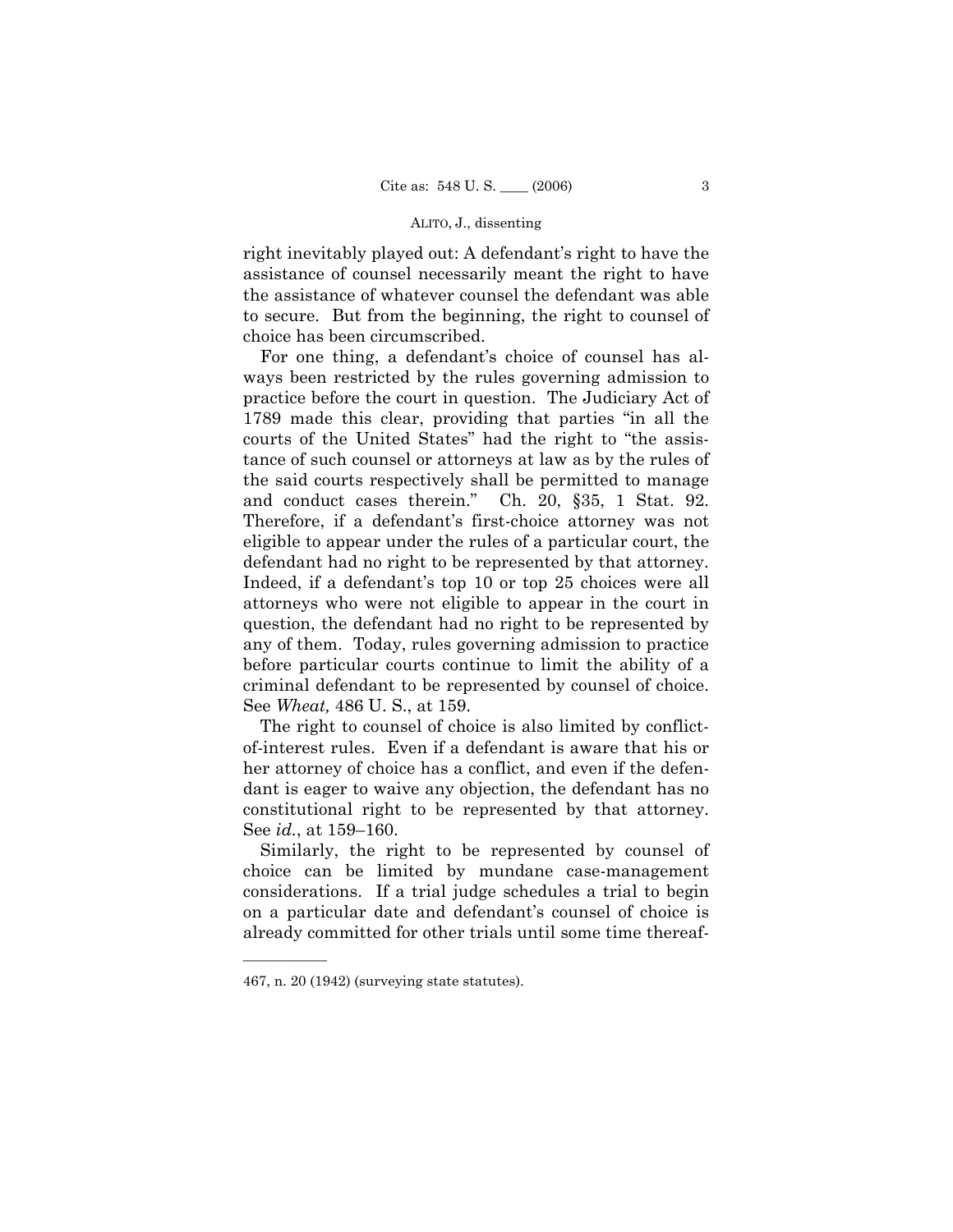ter, the trial judge has discretion under appropriate circumstances to refuse to postpone the trial date and thereby, in effect, to force the defendant to forgo counsel of choice. See, *e.g.*, *Slappy*, *supra; United States* v. *Hughey*, 147 F. 3d 423, 428–431 (CA5 1998).

These limitations on the right to counsel of choice are tolerable because the focus of the right is the quality of the representation that the defendant receives, not the identity of the attorney who provides the representation. Limiting a defendant to those attorneys who are willing, available, and eligible to represent the defendant still leaves a defendant with a pool of attorneys to choose from—and, in most jurisdictions today, a large and diverse pool. Thus, these restrictions generally have no adverse effect on a defendant's ability to secure the best assistance that the defendant's circumstances permit.

Because the Sixth Amendment focuses on the quality of the assistance that counsel of choice would have provided, I would hold that the erroneous disqualification of counsel does not violate the Sixth Amendment unless the ruling diminishes the quality of assistance that the defendant would have otherwise received. This would not require a defendant to show that the second-choice attorney was constitutionally ineffective within the meaning of *Strickland* v. *Washington*, 466 U. S. 668 (1984). Rather, the defendant would be entitled to a new trial if the defendant could show "an identifiable difference in the quality of representation between the disqualified counsel and the attorney who represents the defendant at trial." *Rodriguez* v. *Chandler*, 382 F. 3d 670, 675 (CA7 2004), cert. denied, 543 U. S. 1156 (2005).

This approach is fully consistent with our prior decisions. We have never held that the erroneous disqualification of counsel violates the Sixth Amendment when there is no prejudice, and while we have stated in several cases that the Sixth Amendment protects a defendant's right to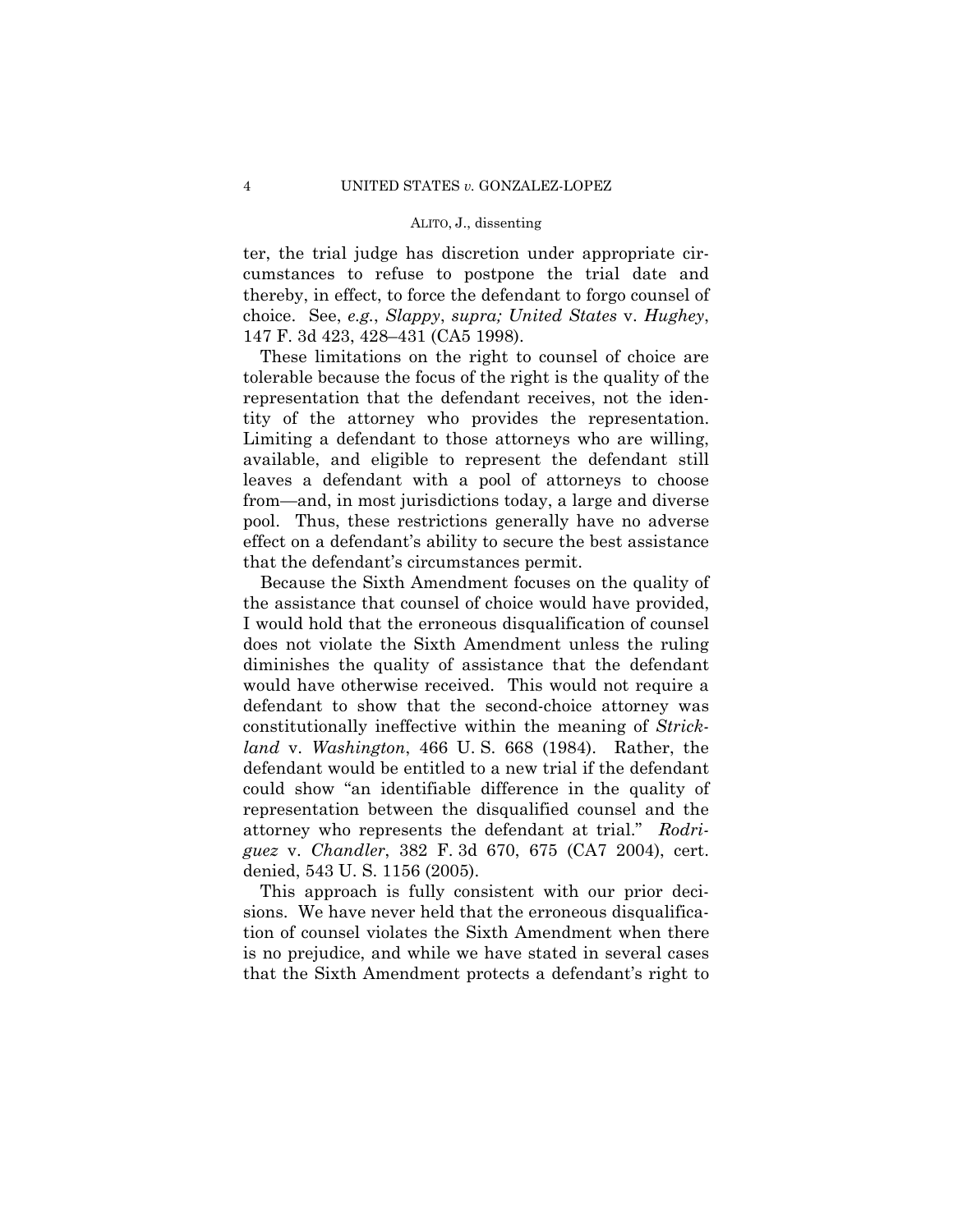counsel of choice, see *Caplin & Drysdale, Chartered* v. *United States*, 491 U. S. 617, 624–625 (1989); *Wheat*, *supra*, at 159; *Powell* v. *Alabama,* 287 U. S. 45, 53 (1932), we had no occasion in those cases to consider whether a violation of this right can be shown where there is no prejudice. Nor do our opinions in those cases refer to that question. It is therefore unreasonable to read our general statements regarding counsel of choice as addressing the issue of prejudice.3

<sup>3</sup>*Powell* is the case generally cited as first noting a defendant's right to counsel of choice. *Powell* involved an infamous trial in which the defendants were prevented from obtaining any counsel of their choice and were instead constrained to proceed with court-appointed counsel of dubious effectiveness. We held that this denied them due process and that "a fair opportunity to secure counsel of [one's] own choice" is a necessary concomitant of the right to counsel. 287 U. S., at 53; cf. *id.*, at 71 ("[T]he failure of the trial court to give [petitioners] reasonable time and opportunity to secure counsel was a clear denial of due process"). It is clear from the facts of the case that we were referring to the denial of the opportunity to choose *any* counsel, and we certainly said nothing to suggest that a violation of the right to counsel of choice could be established without any showing of prejudice.

In *Wheat*, we held that the trial judge had not erred in declining the defendant's waiver of his right to conflict-free counsel, and therefore we had no need to consider whether an incorrect ruling would have required reversal of the defendant's conviction in the absence of a showing of prejudice. We noted that "the right to select and be represented by one's preferred attorney is comprehended by the Sixth Amendment," 486 U. S., at l59, but we went on to stress that this right "is circumscribed in several important respects," *ibid*., including by the requirement of bar membership and rules against conflicts of interest. *Wheat*  did not suggest that a violation of the limited Sixth Amendment right to counsel of choice can be established without showing prejudice, and our statements about the Sixth Amendment's "purpose" and "essential aim"—providing effective advocacy and a fair trial, *ibid.*—suggest the opposite.

Finally, in *Caplin & Drysdale*, we held that the challenged action of the trial judge—entering an order forfeiting funds that the defendant had earmarked for use in paying his attorneys—had been proper, and, accordingly, we had no occasion to address the issue of prejudice. We recognized that "the Sixth Amendment guarantees a defendant the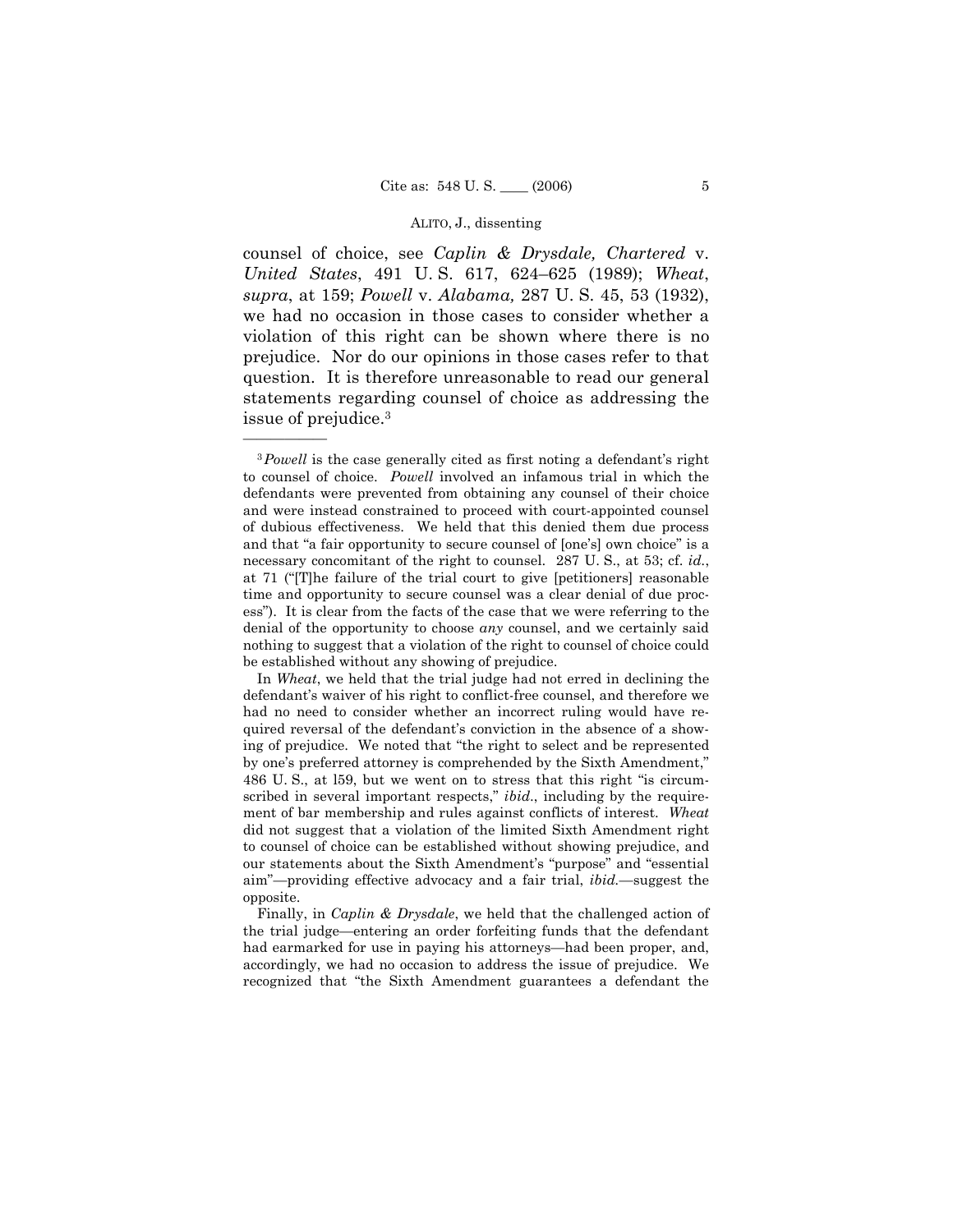# II

But even accepting, as the majority holds, that the erroneous disqualification of counsel of choice always violates the Sixth Amendment, it still would not follow that reversal is required in all cases. The Constitution, by its terms, does not mandate any particular remedy for violations of its own provisions. Instead, we are bound in this case by Federal Rule of Criminal Procedure 52(a), which instructs federal courts to "disregar[d]" "[a]ny error . . . which does not affect substantial rights." See also 28 U. S. C. §2111; *Chapman* v. *California,* 386 U. S. 18, 22 (1967). The only exceptions we have recognized to this rule have been for "a limited class of fundamental constitutional errors that 'defy analysis by "harmless error" standards.'" *Neder* v. *United States,* 527 U. S. 1, 7 (1999) (quoting *Arizona* v. *Fulminante,* 499 U. S. 279, 309 (1991)); see also *Chapman*, *supra*, at 23. "Such errors . . . 'necessarily render a trial fundamentally unfair' [and] deprive defendants of 'basic protections' without which 'a criminal trial cannot reliably serve its function as a vehicle for determination of guilt or innocence . . . and no criminal punishment may be regarded as fundamentally fair.'" *Neder*, *supra,* at 8–9 (quoting *Rose* v. *Clark,* 478 U. S. 570, 577–578 (1986) (second omission in original)); see also *ante*, at 9 (listing such errors).

 Thus, in *Neder*, we rejected the argument that the omission of an element of a crime in a jury instruction "*necessarily* render[s] a criminal trial fundamentally unfair or

right to be represented by an otherwise qualified attorney whom that defendant can afford to hire, or who is willing to represent the defendant even though he is without funds," 491 U. S., at 624–625, but we added that "[w]hatever the full extent of the Sixth Amendment's protection of one's right to retain counsel of his choosing, that protection does not go beyond 'the individual's right to spend his own money to obtain the advice and assistance of . . . counsel," *id.*, at 626 (omission in original).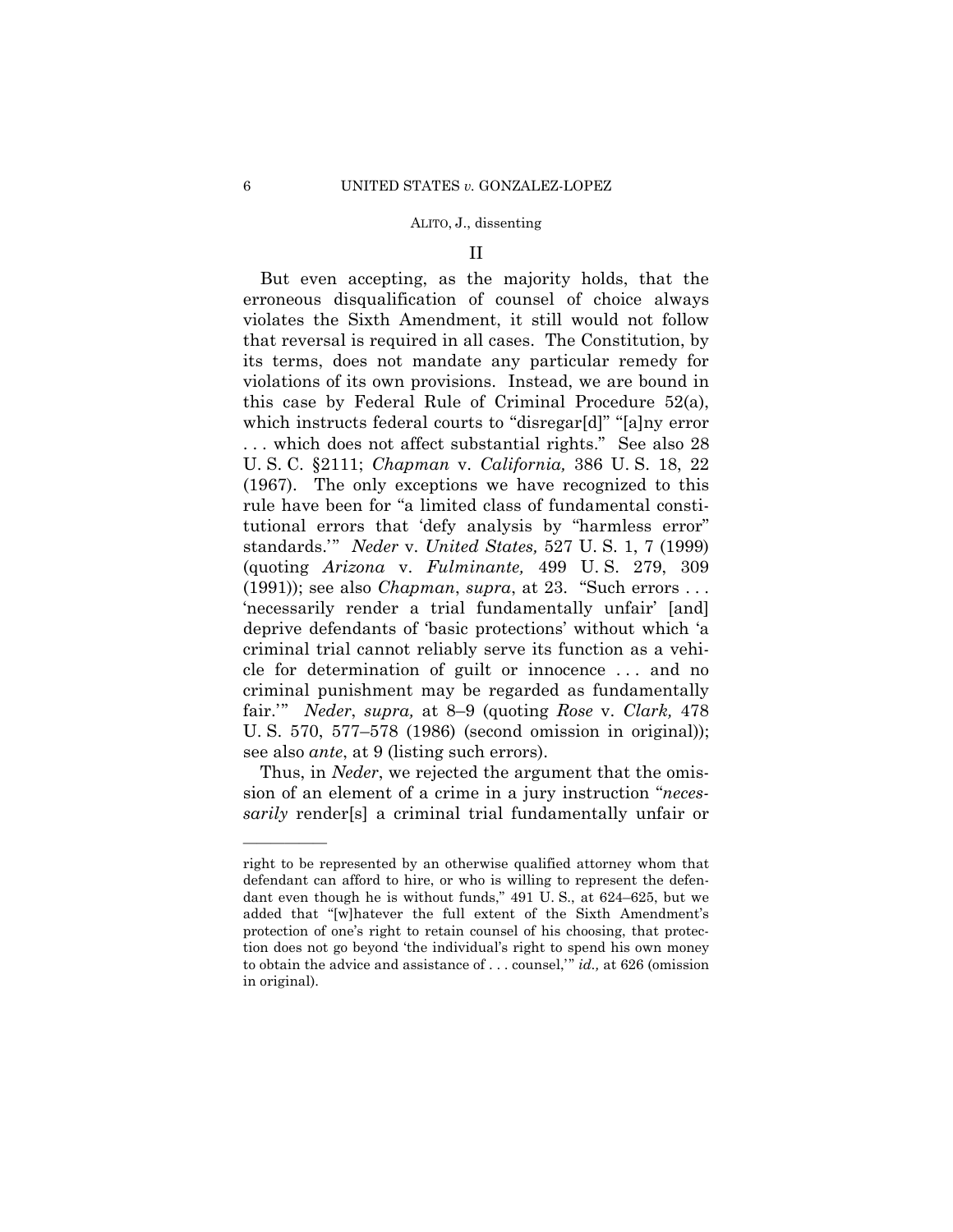an unreliable vehicle for determining guilt or innocence." 527 U. S., at 9. In fact, in that case, "quite the opposite [was] true: Neder was tried before an impartial judge, under the correct standard of proof and with the assistance of counsel; a fairly selected, impartial jury was instructed to consider all of the evidence and argument in respect to Neder's defense . . . ." *Ibid.* 

Neder's situation—with an impartial judge, the correct standard of proof, assistance of counsel, and a fair jury—is much like respondent's. Fundamental unfairness does not inexorably follow from the denial of first-choice counsel. The "decision to retain a particular lawyer" is "often uninformed," *Cuyler* v. *Sullivan*, 446 U. S. 335, 344 (1980); a defendant's second-choice lawyer may thus turn out to be better than the defendant's first-choice lawyer. More often, a defendant's first- and second-choice lawyers may be simply indistinguishable. These possibilities would not justify violating the right to choice of counsel, but they do make me hard put to characterize the violation as "*always*  render[ing] a trial unfair," *Neder*, *supra*, at 9. Fairness may not limit the right, see *ante*, at 5, but it does inform the remedy.

Nor is it always or nearly always impossible to determine whether the first choice would have provided better representation than the second choice. There are undoubtedly cases in which the prosecution would have little difficulty showing that the second-choice attorney was better qualified than or at least as qualified as the defendant's initial choice, and there are other cases in which it will be evident to the trial judge that any difference in ability or strategy could not have possibly affected the outcome of the trial.

Requiring a defendant to fall back on a second-choice attorney is not comparable to denying a defendant the right to be represented by counsel at all. Refusing to permit a defendant to receive the assistance of any counsel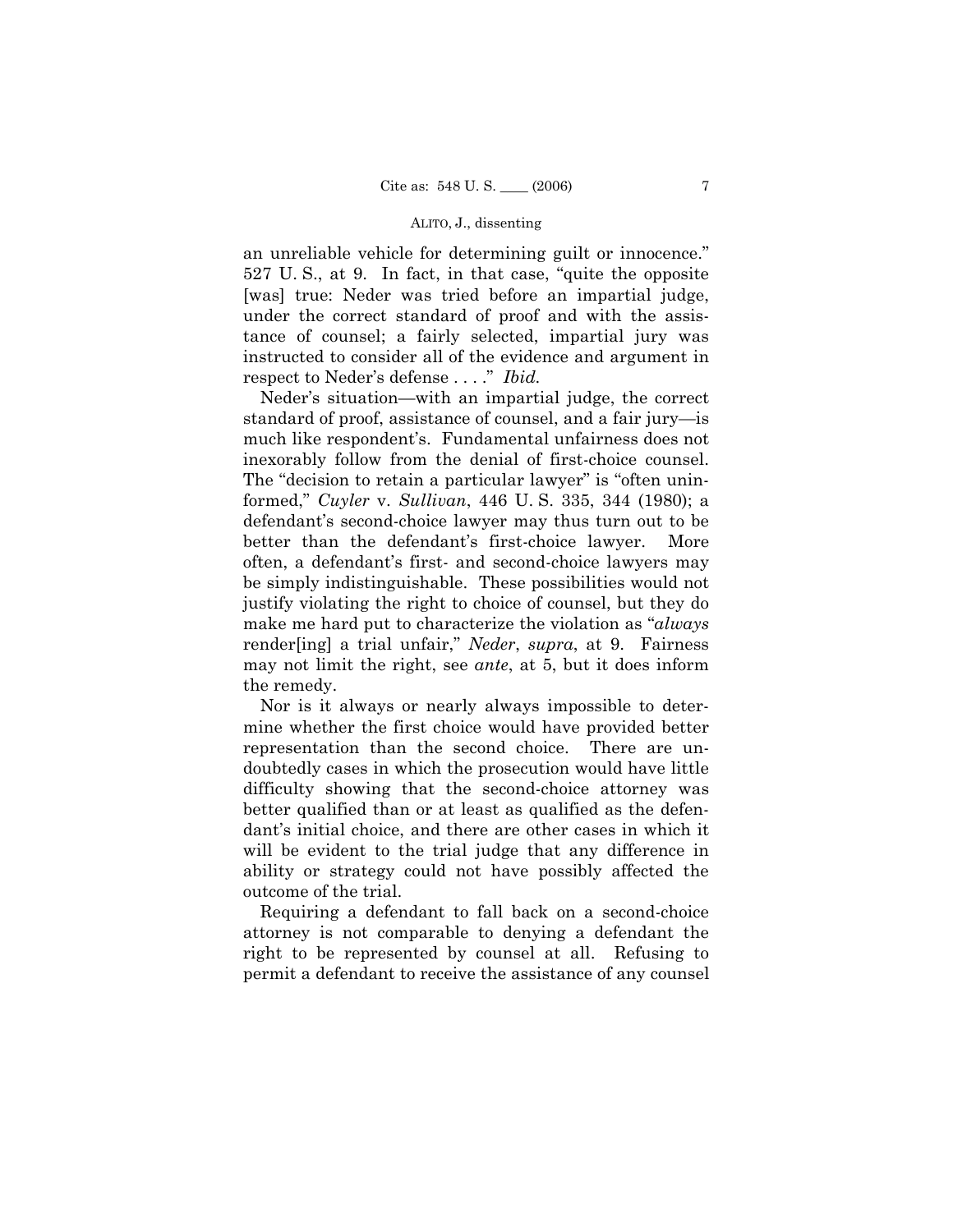is the epitome of fundamental unfairness, and as far as the effect on the outcome is concerned, it is much more difficult to assess the effect of a complete denial of counsel than it is to assess the effect of merely preventing representation by the defendant's first-choice attorney. To be sure, when the effect of an erroneous disqualification is hard to gauge, the prosecution will be unable to meet its burden of showing that the error was harmless beyond a reasonable doubt. But that does not justify eliminating the possibility of showing harmless error in all cases.

The majority's focus on the "trial error"/"structural defect" dichotomy is misleading. In *Fulminante*, we used these terms to denote two poles of constitutional error that had appeared in prior cases; trial errors always lead to harmless-error review, while structural defects always lead to automatic reversal. See 499 U. S., at 306–310. We did not suggest that trial errors are the *only* sorts of errors amenable to harmless-error review, or that *all* errors "affecting the framework within which the trial proceeds," *id.*, at 310, are structural. The touchstone of structural error is fundamental unfairness and unreliability. Automatic reversal is strong medicine that should be reserved for constitutional errors that "*always*" or "*necessarily*," *Neder*, *supra*, at 9 (emphasis in original), produce such unfairness.

# III

Either of the two courses outlined above—requiring at least some showing of prejudice, or engaging in harmlesserror review—would avoid the anomalous and unjustifiable consequences that follow from the majority's two-part rule of error without prejudice followed by automatic reversal.

Under the majority's holding, a defendant who is erroneously required to go to trial with a second-choice attorney is automatically entitled to a new trial even if this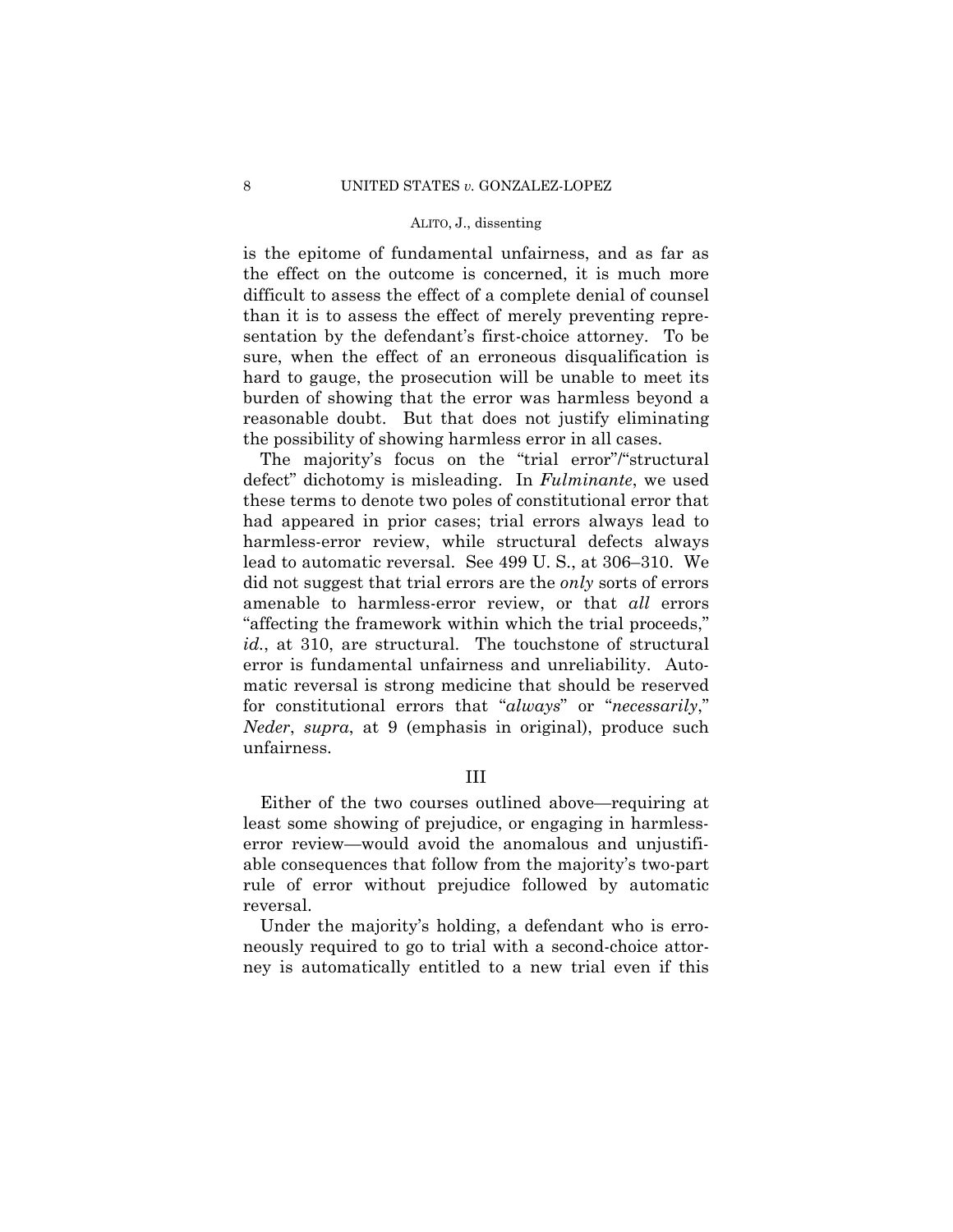attorney performed brilliantly. By contrast, a defendant whose attorney was ineffective in the constitutional sense (*i.e.*, "made errors so serious that counsel was not functioning as the 'counsel' guaranteed . . . by the Sixth Amendment," *Strickland*, 466 U. S., at 687) cannot obtain relief without showing prejudice.

Under the majority's holding, a trial court may adopt rules severely restricting *pro hac vice* admissions, cf. *Leis*  v. *Flynt*, 439 U. S. 438, 443 (1979) *(per curiam),* but if it adopts a generous rule and then errs in interpreting or applying it, the error automatically requires reversal of any conviction, regardless of whether the erroneous ruling had any effect on the defendant.

Under the majority's holding, some defendants will be awarded new trials even though it is clear that the erroneous disqualification of their first-choice counsel did not prejudice them in the least. Suppose, for example, that a defendant is initially represented by an attorney who previously represented the defendant in civil matters and who has little criminal experience. Suppose that this attorney is erroneously disqualified and that the defendant is then able to secure the services of a nationally acclaimed and highly experienced criminal defense attorney who secures a surprisingly favorable result at trial for instance, acquittal on most but not all counts. Under the majority's holding, the trial court's erroneous ruling automatically means that the Sixth Amendment was violated—even if the defendant makes no attempt to argue that the disqualified attorney would have done a better job. In fact, the defendant would still be entitled to a new trial on the counts of conviction even if the defendant publicly proclaimed after the verdict that the second attorney had provided better representation than any other attorney in the country could have possibly done.

Cases as stark as the above hypothetical are unlikely, but there are certainly cases in which the erroneous dis-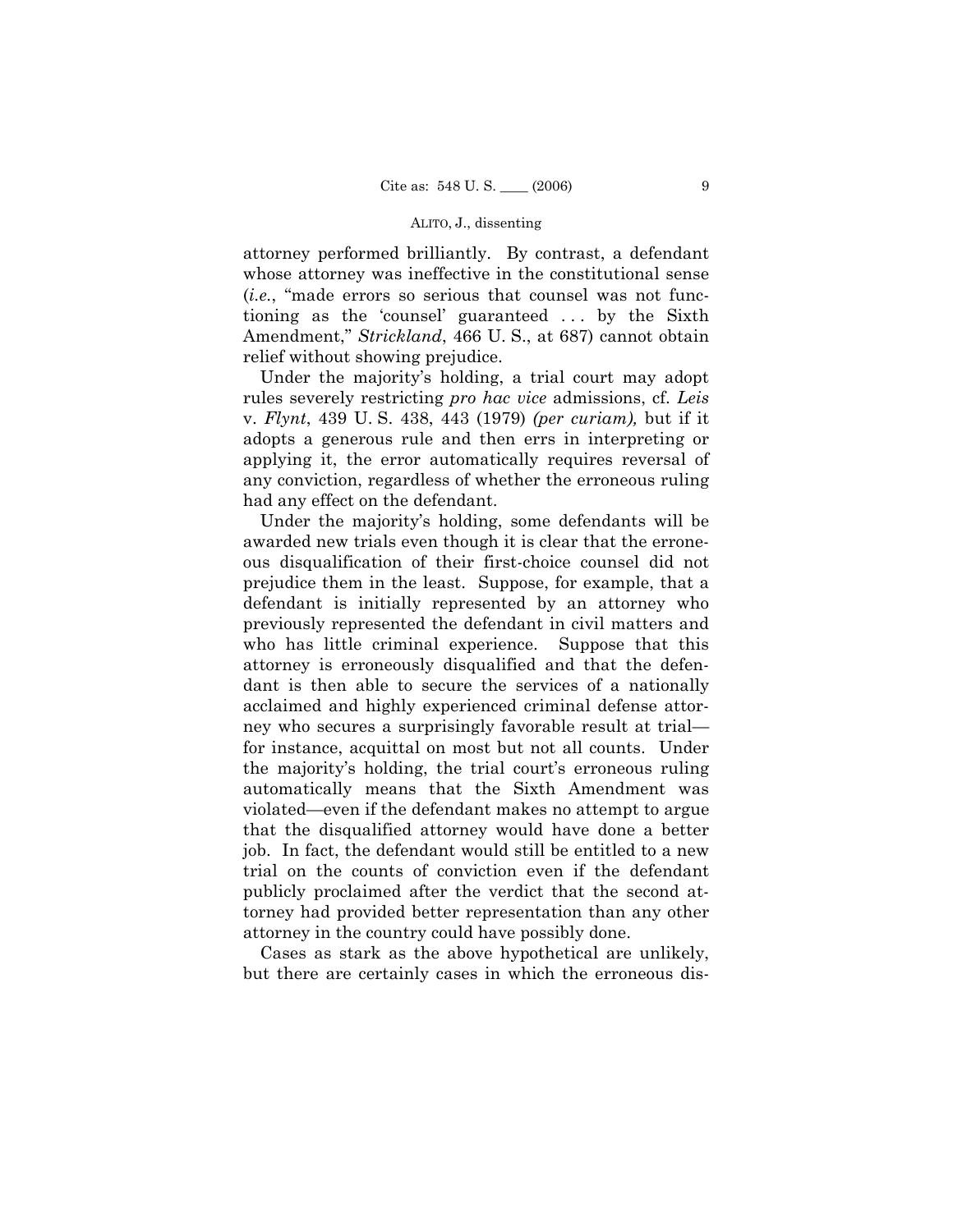qualification of a defendant's first-choice counsel neither seriously upsets the defendant's preferences nor impairs the defendant's representation at trial. As noted above, a defendant's second-choice lawyer may sometimes be better than the defendant's first-choice lawyer. Defendants who retain counsel are frequently forced to choose among attorneys whom they do not know and about whom they have limited information, and thus a defendant may not have a strong preference for any one of the candidates. In addition, if all of the attorneys considered charge roughly comparable fees, they may also be roughly comparable in experience and ability. Under these circumstances, the erroneous disqualification of a defendant's first-choice attorney may simply mean that the defendant will be represented by an attorney whom the defendant very nearly chose initially and who is able to provide representation that is just as good as that which would have been furnished by the disqualified attorney. In light of these realities, mandating reversal without even a minimal showing of prejudice on the part of the defendant is unwarranted.

The consequences of the majority's holding are particularly severe in the federal system and in other court systems that do not allow a defendant to take an interlocutory appeal when counsel is disqualified. See *Flanagan* v. *United States*, 465 U. S. 259, 260 (1984). Under such systems, appellate review typically occurs after the defendant has been tried and convicted. At that point, if an appellate court concludes that the trial judge made a marginally incorrect ruling in applying its own *pro hac vice* rules, the appellate court has no alternative but to order a new trial—even if there is not even any claim of prejudice. The Sixth Amendment does not require such results.

Because I believe that some showing of prejudice is required to establish a violation of the Sixth Amendment,